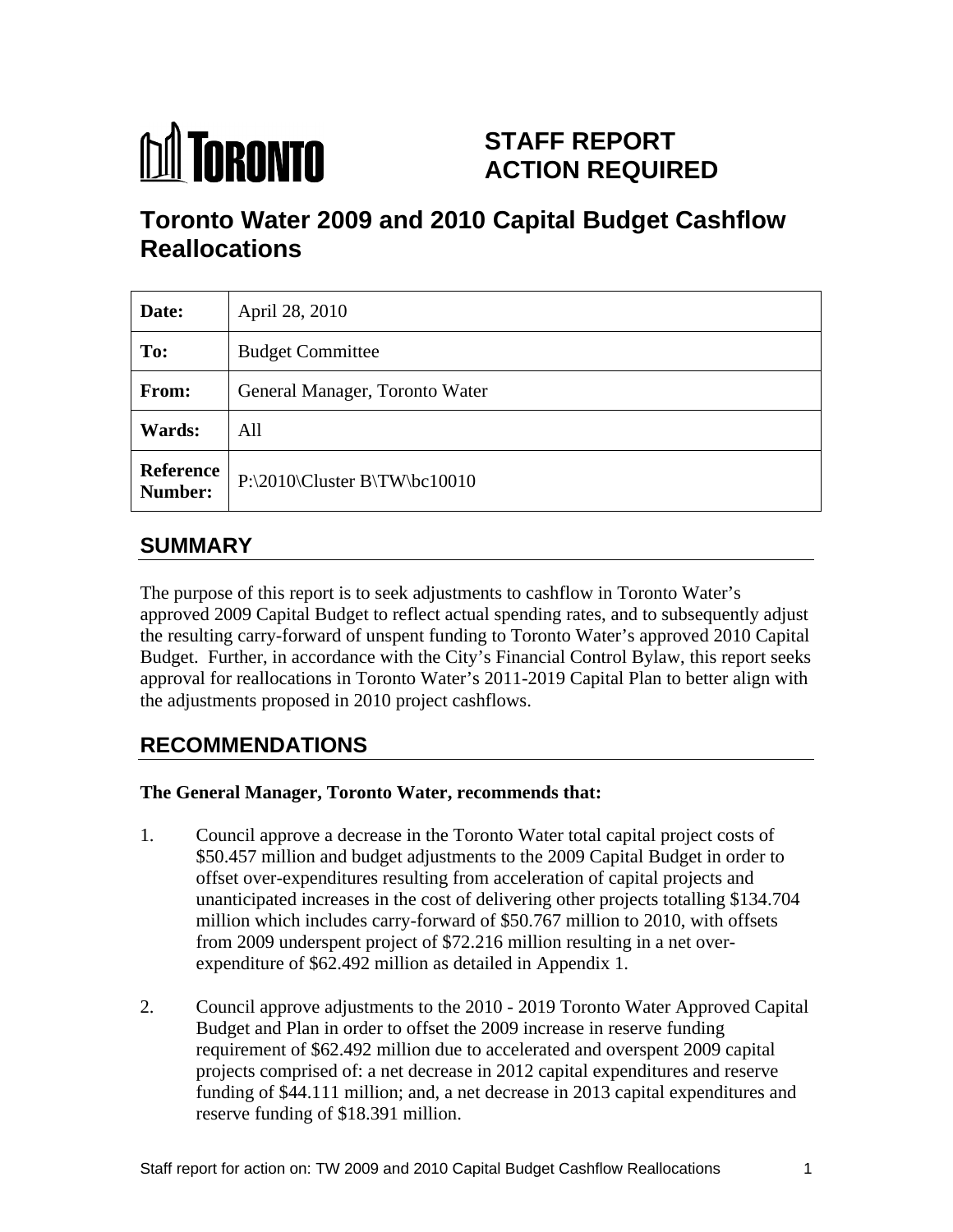- 3. Council approve carry forward funding of \$50.767 million for unspent 2009 capital projects and adjustments to reduce previously approved carry-forward funding for projects with capital spending in excess of what was planned in the fourth quarter of 2009 as detailed in Appendix 1, resulting in no incremental impact on the 2010 Council approved cash flow and reserve funding as detailed in Appendix 1.
- 4. Council approve the revised 2010 to 2019 Capital Budget and Plan for Toronto Water as a result of the adjustments above with a total project cost of \$1.491 billion, and 2010 cash flow of \$720.672 million and future year commitments of \$2.894 billion comprised of: cash flows of \$720.672 million in 2010 inclusive of carry forward funding of \$50.767 million; \$733.718 million in 2011; \$646.949 million in 2012; \$494.757 million in 2013; \$427.179 million in 2014; \$196.988 million in 2015; and \$332.259 in 2016 to 2019.
- 5. Council approve that funding in excess of the \$30 million target in the Rate Stabilization Reserve equal to \$38.133 million be transferred from the Rate Stabilization Reserve to the Water Capital Reserve.
- 6. Council authorize and direct the appropriate staff to take the necessary action to give effect thereof.

#### **Financial Impact**

The Deputy City Manager and Chief Financial Officer has reviewed this report and agrees with the financial impact information.

### **DECISION HISTORY**

City Council at its meeting of November 6, 2008 approved Toronto Water's 2009 Capital Budget of \$488.438 million and 2010-2018 Capital Plan. A copy of the corresponding Council Decision Document can be found at: <http://www.toronto.ca/legdocs/mmis/2008/cc/decisions/2008-11-06-cc26-dd.pdf>.

Council subsequently approved increases to the approved 2009 Capital Budget to \$507.419 million as shown in the Table 1 below to accommodate: emergency repair work for the Coxwell and Highland Creek Sanitary Trunk Sewers; emergency repair of a collapsed storm sewer along Finch Avenue; and storm sewer and watermain replacement required for Transit City's Sheppard LRT project.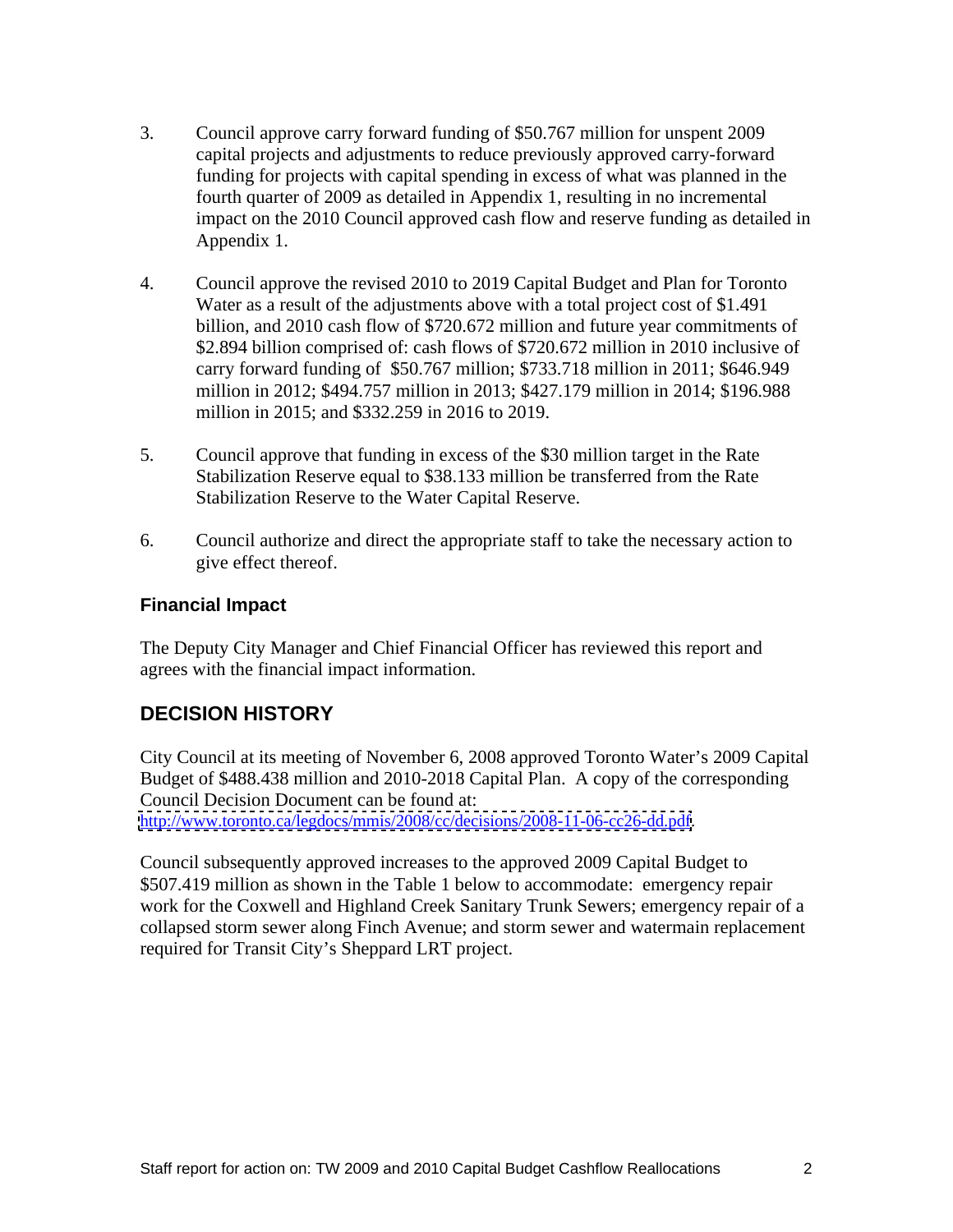|                                   |                                                                                                                                                                         | <b>TABLE 1</b><br><b>COUNCIL APPROVED IN-YEAR ADJUSTMENTS</b>               |                                            |                                                            |
|-----------------------------------|-------------------------------------------------------------------------------------------------------------------------------------------------------------------------|-----------------------------------------------------------------------------|--------------------------------------------|------------------------------------------------------------|
|                                   |                                                                                                                                                                         | TO TORONTO WATER'S 2009 CAPITAL BUDGET                                      |                                            |                                                            |
| Date                              | <b>Council Decision</b><br>Document                                                                                                                                     | Item                                                                        | 2009 Project<br>Cash Flow<br>(\$ Millions) | Adjusted<br>2009 Capital<br><b>Budget</b><br>(\$ Millions) |
| November 6,<br>2008               | http://www.toronto.ca/legd<br>ocs/mmis/2008/cc/decision<br>s/2008-11-06-cc26-dd.pdf                                                                                     | Council Approved<br>2009 Capital Budget                                     |                                            | \$488.438                                                  |
| January 27 &<br>28, 2009          | ttp://www.toronto.ca/legd<br><u>ocs/mmis/2009/cc/decision</u> Sewer Emergency<br>$s/2009-01-27-cc30-dd.pdf$ Repair                                                      | Coxwell Sanitary Trunk                                                      | \$10.000                                   | \$498.438                                                  |
| August 5 & 6, $\boxed{1}$<br>2009 | http://www.toronto.ca/legd<br>ocs/mmis/2009/cc/decision<br>s/2009-08-05-cc38-dd.htm                                                                                     | Storm Sewer and<br>Watermain Work<br>Related to Sheppard East<br><b>LRT</b> | \$5.800                                    | \$504.238                                                  |
| October 26 $\&$<br>27, 2009       | http://www.toronto.ca/legd   Emergency Repair of<br>ocs/mmis/2009/cc/decision Finch Avenue West<br>$s/2009-10-26-cc41-dd.htm$ Storm Sewer Failure                       |                                                                             | \$1.766                                    | \$506.004                                                  |
| October 26 &<br>27, 2009          | http://www.toronto.ca/legd   Emergency Repair of<br>$\cos/\text{mmis}/2009/\text{cc}/\text{decision}$ Highland Creek<br>$s/2009-10-26-cc41-dd.htm$ Sanitary Trunk Sewer |                                                                             | \$1.415                                    | \$507.419                                                  |

City Council, at its meeting of November 30, 2009 approved Toronto Water's 2010 Capital Budget of \$720.672 million and 2011-2019 Capital Plan. The 2010 Capital Budget included \$50.767 million of unspent cashflow from Toronto Water's approved

2009 Capital Budget.<br>A copy of the Council Decision Document can be found at: <http://www.toronto.ca/legdocs/mmis/2009/cc/decisions/2009-11-30-cc42-dd.htm>

The Budget Committee meeting at its meeting of March 29, 2010 received the Preliminary Capital Variance Report for the Year Ended December 31, 2009, from the Deputy City Manager and Chief Financial Officer, wherein the report noted that Toronto Water had spent \$514.409 million or 101.4% of its 2009 Approved Capital Budget of \$507.419 million and that a report would be forthcoming to the next regular Budget Committee meeting seeking approval for the adjustments necessary to accommodate this level of expenditure.<br>A copy of the Budget Committee Decision Document can be found at:

<http://www.toronto.ca/legdocs/mmis/2010/bu/decisions/2010-03-29-bu70-dd.htm>

### **ISSUE BACKGROUND**

Toronto Water achieved a higher than projected 2009 year end expenditure due largely to unexpected favourable weather conditions in late fall extending to the end of the year, effectively extending the construction season for a number of watermain and sewer projects; and accelerated construction schedules on several large multi-year capital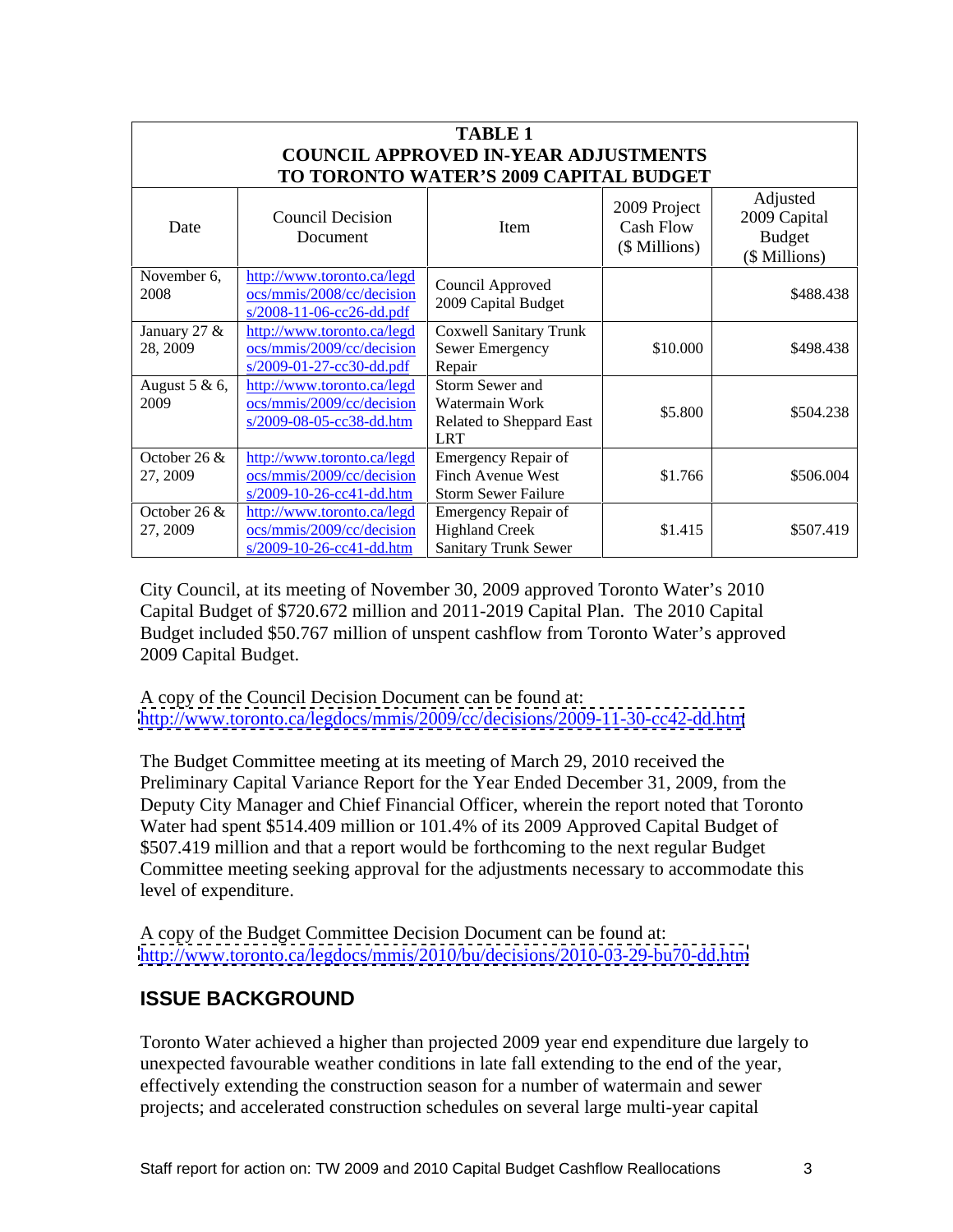projects, cost-shared with York Region, namely the: Horgan Water Treatment Plant,<br>Milliken Reservoir and Pumping Station, and Dufferin Reservoir expansion projects.<br>It is emphasized that in no case did project spending exc

funding approved by Council, rather, 2009 actual expenditures exceeded projected cashflows, effectively decreasing cash flow requirements in future years.

At the same time, Toronto Water incurred a favourable variance in its 2009 Operating Budget, resulting in a deposit of \$22.992 million to the Rate Stabilization Reserve. The Rate Stabilization Reserve was established in 2007 with annual contributions to be made until a balance of \$30.0 million was reached. At present the Reserve balance is \$68.133 million.

### **COMMENTS**

Toronto Water achieved a higher than projected 2009 year end level of expenditure which necessitates a number of budget and technical adjustments to Toronto Water's approved 2009 and 2010 Capital Budgets, to reflect actual 2009 year end expenditures; and adjustments in future year cashflows in Toronto Water's 2011-2019 Capital Plan due to accelerated progress on several large multi-year projects. As construction progresses through 2010, Toronto Water will be undertaking a further

critical review of the cashflow impact of these projects in Toronto Water's 2011-2019 Capital Plan, in preparation for Toronto Water's 2011 Capital Budget Submission. However, at this time a number of adjustments are required to funding, carry-forwards, cashflow and project costs to align with the 2009 actual expenditures, and accommodate changes in the 2010 work program which have arisen since the budget was prepared in the summer of 2009. Approval for these reallocations is sought in accordance in accordance with Section 71-9 D & E of the Financial Control By-Law.

Further, as several of these multi-year projects are co-funded with York Region or supported through draws from Development Charge Reserves, adjustments are also required to accommodate changes in the amounts drawn from these funding sources. The following table summarizes the increased draws required to accommodate the 2009 expenditure rate. In all cases, the increased draws are well within the funding available from those sources and can be further off-set by the transfer of the excess funds from the Rate Stabilization Reserve.

| <b>Funding Source</b>                                   | <b>Increased Draw</b> |
|---------------------------------------------------------|-----------------------|
| Toronto Water - Water & Wastewater Capital Reserve Fund | 46,002,569            |
| <b>York Region Cost-Sharing</b>                         | 4,898,243             |
| Water and Wastewater Development Charges                | 11,590,987            |

The proposed cashflow adjustments and budget reallocations to Toronto Water's 2009 Capital Budget are detailed in Appendix 1; and the proposed cashflow adjustments and budget reallocations to Toronto Water's approved 2010 Capital Budget of \$720.672 million, and 2011-2019 Capital Plan are detailed in Appendix 1.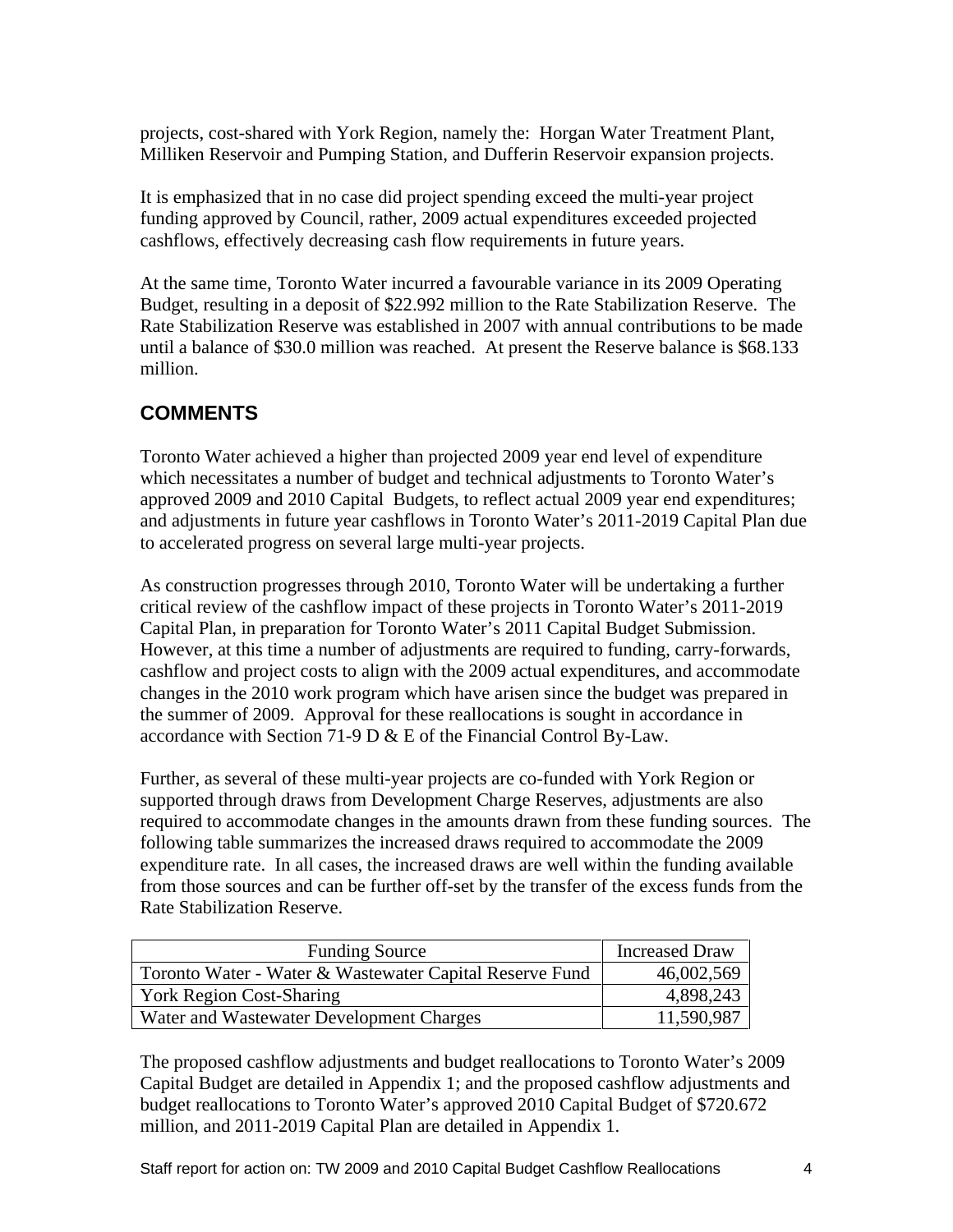|                          |         | TABLE 2: 2010 RECOMMENDED CAPITAL BUDGET, 2011-2014 RECOMMENDED CAPITAL PLAN (\$ millions) |                                                                                         |           |      |      |      |        |      |                                                                               |
|--------------------------|---------|--------------------------------------------------------------------------------------------|-----------------------------------------------------------------------------------------|-----------|------|------|------|--------|------|-------------------------------------------------------------------------------|
|                          | 2010    | 2011                                                                                       | 2012                                                                                    | 2013      | 2014 | 2015 | 2016 | 2017   | 2018 | 2019                                                                          |
| Approved<br>Cashflow and |         |                                                                                            |                                                                                         |           |      |      |      |        |      |                                                                               |
| Future year              |         |                                                                                            |                                                                                         |           |      |      |      |        |      |                                                                               |
| Commitments              |         | 669.905   733.717   691.060   513.137   427.179   196.988   118.574                        |                                                                                         |           |      |      |      | 87.783 |      | 67.065 58.837                                                                 |
| 2009 Carry-              | 50.767  |                                                                                            |                                                                                         |           |      |      |      |        |      |                                                                               |
| forward<br>Project       |         |                                                                                            |                                                                                         |           |      |      |      |        |      |                                                                               |
| <b>Estimates</b>         |         | 58.145                                                                                     |                                                                                         |           |      |      |      |        |      | 136.635   321.930   445.975   710.121   799.922   825.725   892.113   931.093 |
| <b>TOTAL</b>             | 720.672 |                                                                                            | 791.862   827.695   835.067   873.154   907.109   918.496   913.508   959.178   989.930 |           |      |      |      |        |      |                                                                               |
| Proposed                 |         |                                                                                            |                                                                                         |           |      |      |      |        |      |                                                                               |
| Reductions               |         |                                                                                            | $-44.11'$                                                                               | $-18.381$ |      |      |      |        |      |                                                                               |
| <b>REVISED</b>           |         |                                                                                            |                                                                                         |           |      |      |      |        |      |                                                                               |
| <b>TOTAL</b>             | 720.672 |                                                                                            | 791.862   783.584   816.686   873.154   907.109   918.496   913.508   959.178   989.930 |           |      |      |      |        |      |                                                                               |

The proposed reductions to the 2011-2019 Capital Plan are summarized in Table 2.

It is noted that Toronto Water's forthcoming 2011 Capital Budget Submission will be under increased pressure, particularly in light of cost escalations associated with a number of key Council approved initiatives including the Lead Water Service Replacement and Basement Flooding Protection Programs. It will be a challenge to develop a 10 year Capital Plan that is able to achieve Council priorities within the established timelines, and within the current funding framework. Toronto Water and Corporate Finance staff will be carrying out a detailed analysis of these pressures and implementation options for consideration through Toronto Water's 2011 Capital Budget Submission.

### **CONTACT**

Lee Anne Jones, P.Eng Michael D'Andrea, P.Eng. Manager, Capital Programming and Facility Asset Planning Unit Water Infrastructure Management **Toronto Water** Toronto Water Tel: 416-338-2840 Tel: 416-397-4631 Fax: 416-338-2828 Email: ljones@toronto.ca

### **SIGNATURE**

Director, Toronto Water Tel: 416-397-4631 Fax: 416-338-2828 Email: mdandrea@toronto.ca

Lou Di Gironimo, General Manager Toronto Water

### **ATTACHMENTS**

APPENDIX 1 - Budget and Technical Adjustments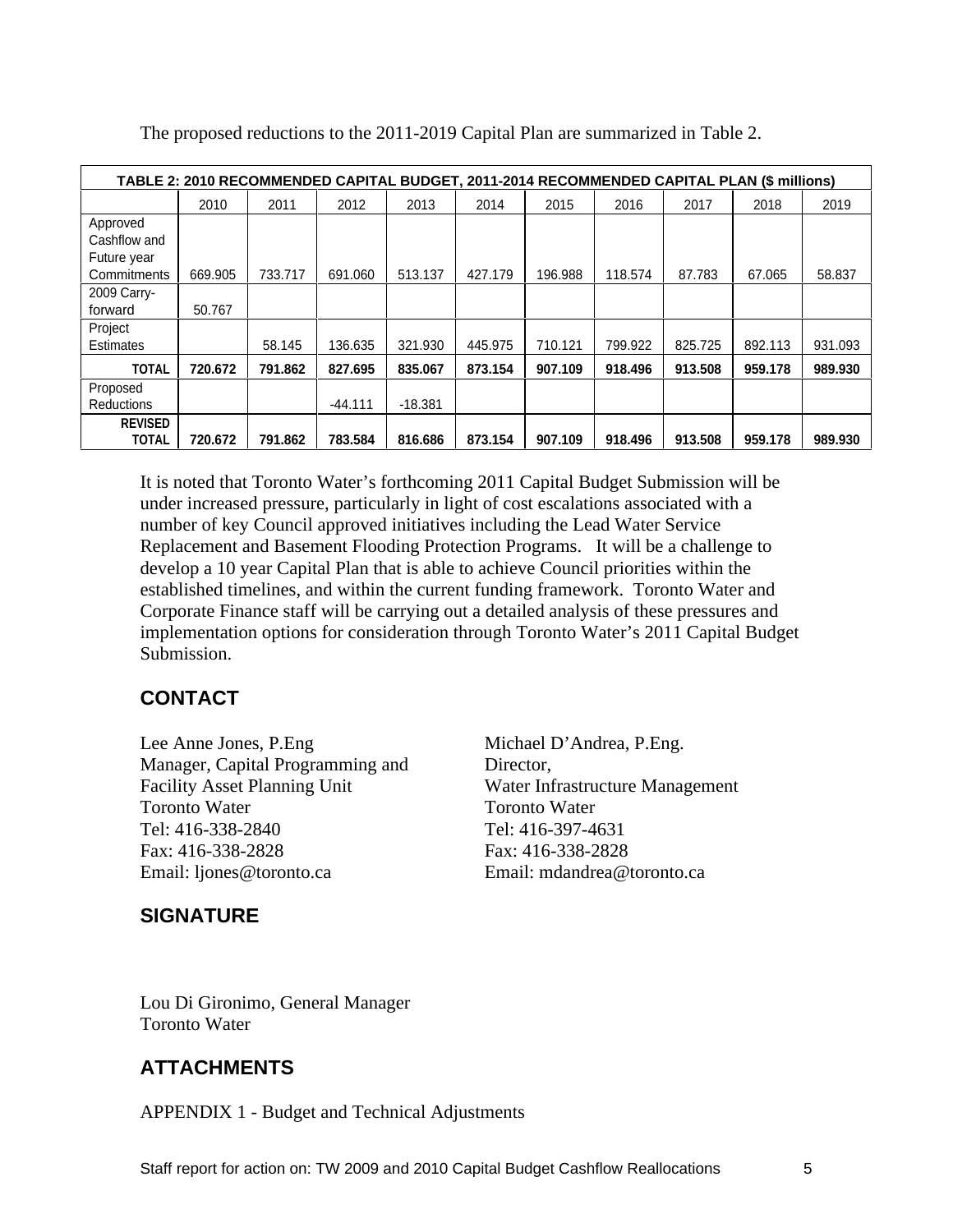### **APPENDIX 1 - BUDGET AND TECHNICAL ADJUSTMENTS**

|            |                                               | Total         |                   |                    |           |                  |                |                |                      |               |             |                                                                              |                                            |
|------------|-----------------------------------------------|---------------|-------------------|--------------------|-----------|------------------|----------------|----------------|----------------------|---------------|-------------|------------------------------------------------------------------------------|--------------------------------------------|
|            |                                               | Project       |                   | 2009               |           | 2009 2009 Carry- |                |                |                      |               |             | 2016-                                                                        | Comment                                    |
| <b>WBS</b> | <b>Project Name</b>                           | Cost          | 2009              | Actual             | Variance  | forward          | 2010           | 2011           | 2012                 | 2013          | 2014        | 2015<br>2019                                                                 |                                            |
|            | 2010 to 2019 Plan                             |               |                   | 507,419    514,882 | 7.463     |                  | 669.905        |                |                      |               |             | 733,718 691,060 513,138 427,179 196,988 332,259                              |                                            |
|            | Adjustments                                   |               | 62,492            |                    |           |                  |                |                | $0 \mid -44.111$     | -18.381       | $\cap$      |                                                                              |                                            |
|            | Adjusted 2009 to 2019 Plan                    |               |                   |                    |           |                  |                |                |                      |               |             | 50,767   669,905   733,718   646,949   494,757   427,179   196,988   332,259 |                                            |
|            |                                               |               |                   |                    |           |                  |                |                |                      |               |             |                                                                              |                                            |
|            |                                               |               |                   |                    |           |                  |                |                |                      |               |             |                                                                              |                                            |
|            |                                               |               |                   |                    |           |                  |                |                |                      |               |             |                                                                              |                                            |
|            | CPW002 Horgan Expansn-<br>CPW002 Adjustments  | 230,899       | 46,000            | 65,249             | 19,249    |                  | 72625<br>6000  | 71,940         | 39,200               | 1,134         |             |                                                                              | 2009 Project Acceleration                  |
|            |                                               |               | 19,249            |                    |           |                  |                |                |                      |               |             |                                                                              | reduces future year funding                |
|            | CPW002   Adj. 2009-19Plan                     | 230,614       | 65,249            |                    |           | $\Omega$ I       | 78625          | 59,940 26,800  |                      |               | $\cap$      |                                                                              | needs                                      |
|            |                                               |               |                   |                    |           |                  |                |                |                      |               |             |                                                                              |                                            |
|            | CPW007   Harris Residue Mgmt                  | 425           | 305               | 428                |           |                  | -12            |                |                      |               |             |                                                                              | Minor Budget increase                      |
|            |                                               | 496           |                   |                    |           |                  | $-11$          |                |                      |               |             |                                                                              |                                            |
|            | CPW007 Adjustments                            | 989           | 497               |                    |           | 68 I             | - 232          | 192            |                      |               |             |                                                                              | required to complete project               |
|            |                                               |               |                   |                    |           |                  |                |                |                      |               |             |                                                                              |                                            |
|            | CPW009 Water Efficiency Program               | 33,807        |                   | 8,100 6,936        | 1.164     | 1.000            | 7.170          |                | $6,264$ 6,162 6,111  |               |             |                                                                              |                                            |
|            | CPW009 Adjustments                            |               |                   |                    |           | 50 <sup>1</sup>  | $-1000$        | $\overline{a}$ |                      |               |             |                                                                              | Funds Adj. to consumer                     |
|            | CPW009 Adj. 2009-19Plan                       | 33,857        | 8.100             |                    |           | 1,050            | 6.170          | 6,264          | $6.162$ $\parallel$  | 6.111         |             |                                                                              | demand                                     |
|            |                                               |               |                   |                    |           |                  |                |                |                      |               |             |                                                                              |                                            |
|            |                                               |               |                   |                    |           |                  |                |                |                      |               |             |                                                                              |                                            |
|            | CPW011 Pumping Equipment                      |               | 1,430 1,300 1,310 |                    |           |                  |                | 125            |                      |               |             |                                                                              | Minor Budget increase                      |
|            | CPW011 Adjustments                            |               |                   |                    |           |                  | 147            |                |                      |               |             |                                                                              | required to complete project               |
|            | CPW011 Adj. 2009-19Plan                       | 1,452         | 1.300             |                    |           |                  | 152            |                |                      |               | $\cap$      |                                                                              |                                            |
|            |                                               |               |                   |                    |           |                  |                |                |                      |               |             |                                                                              |                                            |
|            | CPW018 Island WTP-Winterization               | 7.234         |                   | 1.334 2.486        |           | 500 L            |                | 2.730          |                      |               |             |                                                                              | 2009 Project Acceleration                  |
|            | CPW018 Adjustments                            |               | 1.152             |                    |           |                  |                |                |                      |               |             |                                                                              | reduces future year funding                |
|            | CPW018 Adj. 2009-19Plan                       |               | 6,356 2,486       |                    |           |                  | $0 \quad 2000$ | 1,700          | 170 l                |               |             |                                                                              | needs                                      |
|            |                                               |               |                   |                    |           |                  |                |                |                      |               |             |                                                                              |                                            |
|            | Markham/Sheppard/B'View                       |               |                   |                    |           |                  |                |                |                      |               |             |                                                                              |                                            |
| CPW019 WM  |                                               | 985           | 485               |                    | 485       |                  | 500            |                |                      |               |             |                                                                              | Funds not required for project             |
|            |                                               | $-47^{\circ}$ | $-73$             |                    |           | 400              | $-400$         |                | $\Omega$             | $\cap$ $\Box$ | $\Omega$    | $\overline{0}$                                                               | 0 completion                               |
|            | CPW019 Adjustments<br>CPW019 Adj. 2009-19Plan |               | 412               |                    |           | 400              | 100            |                |                      |               |             |                                                                              |                                            |
|            |                                               | 912           |                   |                    |           |                  |                |                |                      |               |             |                                                                              |                                            |
|            |                                               |               |                   |                    |           |                  |                |                |                      |               |             |                                                                              |                                            |
|            | CPW020 Engineering Studies                    |               | 7,803 2,573 965   |                    | 1.608     | 500              | 1160           | 1.060          |                      |               | 908 802 800 |                                                                              | Funds not required for project             |
|            |                                               |               | $-691$            |                    |           | 412              |                | 340            | $\cap$               |               | $\cap$      |                                                                              | completion                                 |
|            | CPW020 Adj. 2009-19Plan                       | 7,864         | 1.882             |                    |           | 912              | 1160           | 1.400          | 908                  | 802           | 800         |                                                                              |                                            |
|            |                                               |               |                   |                    |           |                  |                |                |                      |               |             |                                                                              |                                            |
|            | CPW028 Clark WTP Residue Mgmt.                | 681           |                   | 320 450            | $-130$ 1  |                  |                | 91 I           | $\Omega$ 1           | - 0-1         | $\circ$ 1   |                                                                              |                                            |
|            | CPW028 Adjustments                            | 368           | 130               |                    |           |                  | 170            | 62             | 6 I                  |               |             |                                                                              | Minor Budget increase                      |
|            | CPW028 Adj. 2009-19Plan                       | 1,049         | 450               |                    |           |                  | 440            | 153            | <b>6</b> 1           |               |             |                                                                              | $\frac{1}{x}$ required to complete project |
|            |                                               |               |                   |                    |           |                  |                |                |                      |               |             |                                                                              |                                            |
|            | CPW029   Water Storage Expansion              | 137,661       |                   | 6,267 31,396       | $-25.129$ |                  | 32110          |                | 42,534 38,870 17,880 |               |             |                                                                              |                                            |
|            |                                               |               |                   |                    |           |                  | 15500          |                |                      |               |             |                                                                              | 2009 Project Acceleration -                |
|            | CPW029 Adjustments<br>CPW029 Adj. 2009-19Plan |               | 4,357 25,129      |                    |           |                  |                |                | $-3.500$ $-15.620$   | -17 15        |             |                                                                              | increase in funds for additional           |
|            |                                               |               | 142,018 31,396    |                    |           |                  | 0   47610      |                | 39,034 23,250        | 728           |             |                                                                              | permits and fees                           |
|            |                                               |               |                   |                    |           |                  |                |                |                      |               |             |                                                                              |                                            |
|            | CPW034 Harris Equipment R&R                   | 115           | 110 I             | 82                 | - 28      |                  |                |                |                      |               |             |                                                                              |                                            |
|            | CPW034 Adjustments                            |               |                   |                    |           |                  |                |                |                      |               |             |                                                                              | Project Complete                           |
|            | CPW034 Adj. 2009-19Plan                       | 110           | 110               |                    |           |                  |                |                |                      |               |             |                                                                              |                                            |
|            |                                               |               |                   |                    |           |                  |                |                |                      |               |             |                                                                              |                                            |
|            | CPW039 Business Sys Tech Infras               | 44,029        |                   | 7,800 5,301        | 2,499     | 500              | 7413           | 5,270          | 4,701                | 4,460         | 5,645       | 5,050<br>3,190                                                               |                                            |
|            | CPW039 Adjustments                            |               |                   |                    |           |                  | $-61$          |                | 1.000                |               |             |                                                                              | Funds deferred to suit project             |
|            | CPW039 Adj. 2009-19Plan                       | 42,562        | 5.801             |                    |           | 500              | 6795           |                |                      |               |             | 4,670 5,701 5,210 5,645 5,050 3,190                                          | execution                                  |
|            |                                               |               |                   |                    |           |                  |                |                |                      |               |             |                                                                              |                                            |
|            |                                               |               |                   |                    |           |                  |                |                |                      |               |             |                                                                              |                                            |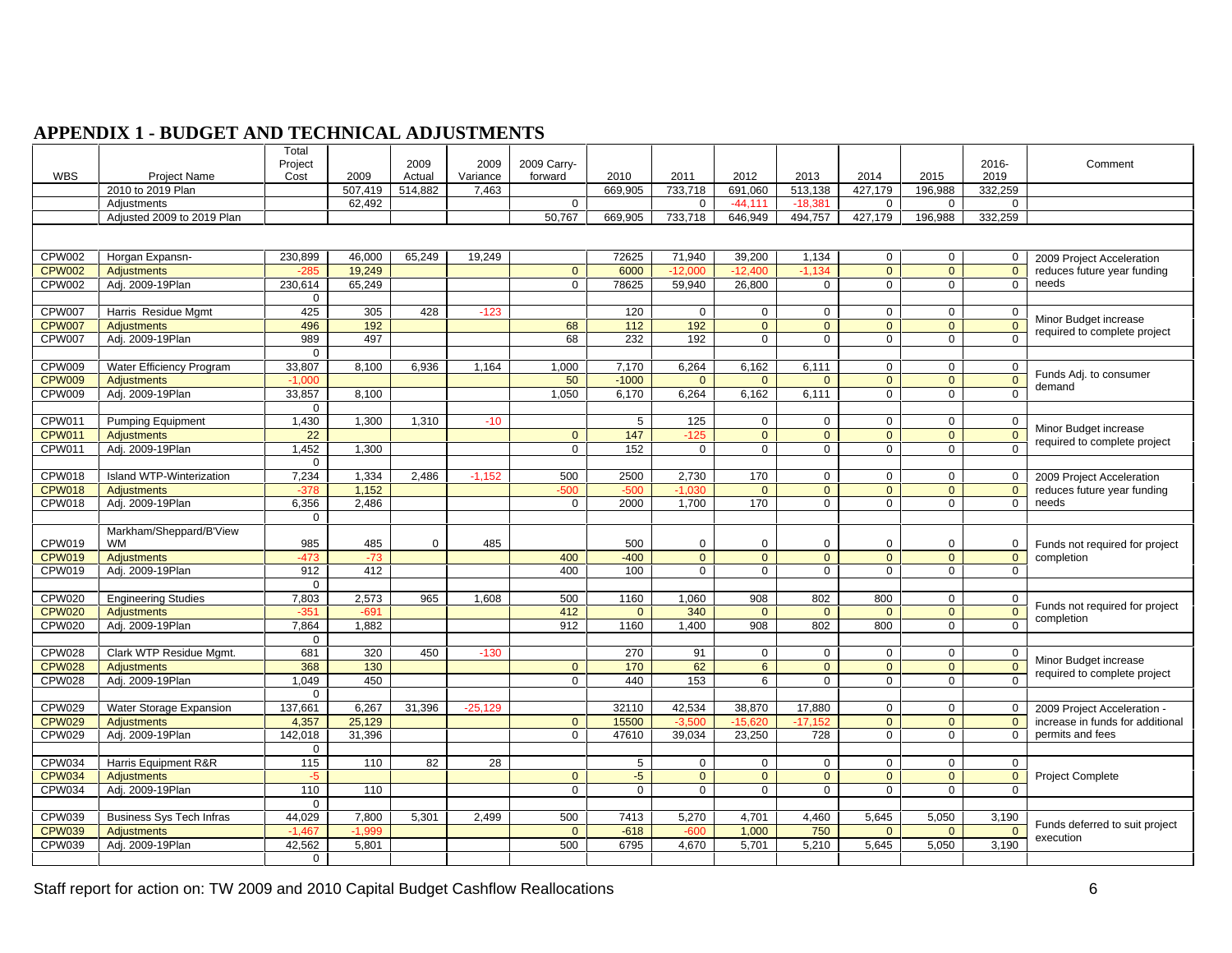|               |                                               | Total                             |                                                                 |         |                      |                   |                                                                  |                                                     |                |                |                                          |                                              |
|---------------|-----------------------------------------------|-----------------------------------|-----------------------------------------------------------------|---------|----------------------|-------------------|------------------------------------------------------------------|-----------------------------------------------------|----------------|----------------|------------------------------------------|----------------------------------------------|
|               |                                               | Project                           |                                                                 | 2009    | 2009 2009 Carry-     |                   |                                                                  |                                                     |                |                |                                          | 2016-<br>Comment                             |
| WBS           | <b>Project Name</b>                           | Cost                              | 2009                                                            | Actual  | Variance forward     |                   | 2010                                                             | $2011$                                              | 2012           | 2013           | 2014  <br>2015                           | 2019                                         |
|               | Trunk W/Main Replacement                      |                                   |                                                                 |         |                      |                   |                                                                  |                                                     |                |                |                                          |                                              |
| CPW040 Yr2004 |                                               | 74.950 L                          | 4,850                                                           | 571     | 4,279                | 4,000             | 10,500                                                           |                                                     | 20,500 20,500  | 10,500         | 4,100                                    | Funds Adj. to match early                    |
|               | CPW040   Adjustments                          | $-4,280$                          | $-280$                                                          |         |                      | $-1$              | -4000                                                            | $\overline{\phantom{0}}$ 0 $\overline{\phantom{0}}$ |                | $\overline{0}$ | $\overline{0}$                           | $\vert$ 2010 contract award<br>- റ           |
|               | CPW040 Adj. 2009-19Plan                       |                                   | 70,669 4,570                                                    |         |                      |                   |                                                                  |                                                     |                |                | $3,999$ 6,500 20,500 20,500 10,500 4,100 |                                              |
|               |                                               | $\overline{0}$                    |                                                                 |         |                      |                   |                                                                  |                                                     |                |                |                                          |                                              |
|               | Trunk W/Main Expansion                        |                                   |                                                                 |         |                      |                   |                                                                  |                                                     |                |                |                                          |                                              |
| CPW041        | Yr2004                                        |                                   | 79,575 6,400 1,239 5,161                                        |         |                      |                   | 13620 23,222 20,268                                              |                                                     |                | 15,665         | 400                                      | Project deferred and will be                 |
|               | CPW041   Adjustments                          |                                   | $-9,442$ $-3,661$                                               |         |                      |                   | 1,500 -3,500 2,119 0 -4,400<br>1,500 10,120 25,341 20,268 11,265 |                                                     |                |                | $\overline{0}$                           | reassessed in 2011 Budget<br>Submission      |
|               | CPW041 Adi. 2009-19Plan                       | $71,633$ 2,739                    |                                                                 |         |                      |                   |                                                                  |                                                     |                |                | 400                                      |                                              |
|               |                                               | $\overline{0}$                    |                                                                 |         |                      |                   |                                                                  |                                                     |                |                |                                          |                                              |
|               | CPW042   Clark Equip Repair & Rehab           |                                   |                                                                 |         | 488   184   12   172 |                   | 120                                                              | 100                                                 |                |                |                                          |                                              |
|               |                                               |                                   |                                                                 |         |                      | $\overline{0}$    | 51                                                               | <u>ິດ</u>                                           |                | _ റ            | $\overline{0}$                           | Funds not required for project<br><u>n</u>   |
|               | CPW042 Adjustments<br>CPW042 Adj. 2009-19Plan |                                   | $\begin{array}{c c} -205 & -172 \\ \hline 283 & 12 \end{array}$ |         |                      |                   | $\frac{1}{171}$                                                  | $\frac{1}{100}$                                     |                |                |                                          | completion                                   |
|               |                                               | $\overline{0}$                    |                                                                 |         |                      |                   |                                                                  |                                                     |                |                |                                          |                                              |
|               | CPW043   Island Equip R&R Yr2004              |                                   | 4,053 1,953 3,210 -1,257                                        |         |                      |                   | 400 l                                                            | 1.000                                               | - 100          | 200 l          | 200                                      | 200                                          |
|               | CPW043 Adjustments                            |                                   | $1,020$ $1,257$                                                 |         |                      | $\Omega$ $\Gamma$ | --237                                                            |                                                     |                |                |                                          | Proiect acceleration required                |
|               | CPW043 Adj. 2009-19Plan                       |                                   | $\frac{1}{5,073}$ $\frac{1}{3,210}$                             |         |                      |                   | 163                                                              | 1,000                                               | 100            | 200            | $\overline{200}$                         | additional funds in 2009<br>$\overline{200}$ |
|               |                                               | $\overline{0}$                    |                                                                 |         |                      |                   |                                                                  |                                                     |                |                |                                          |                                              |
|               |                                               |                                   |                                                                 |         |                      |                   | 258                                                              | - 60                                                |                |                |                                          |                                              |
|               | CPW044 Horgan Equip R&R Yr2004                | 279                               |                                                                 |         |                      | 208               | 234                                                              | 45                                                  |                |                |                                          | Minor Budget increase                        |
|               | CPW044 Adj. 2009-19Plan                       |                                   | 2,187 1,382                                                     |         |                      |                   | 208 492                                                          | 105                                                 | $\overline{a}$ | $\overline{0}$ | $\overline{0}$                           | required to complete project<br>$\cap$       |
|               |                                               | $\overline{0}$                    |                                                                 |         |                      |                   |                                                                  |                                                     |                |                |                                          |                                              |
|               | CPW045 Transmission R&R Yr2                   | 10                                | ່ 1 ∩                                                           |         | 10                   |                   |                                                                  |                                                     |                |                |                                          |                                              |
|               | CPW045 Adjustments                            | _റ                                |                                                                 |         |                      |                   |                                                                  |                                                     |                |                |                                          | <b>Project Complete</b>                      |
|               | CPW045 Adj. 2009-19Plan                       |                                   | 10 10                                                           |         |                      |                   |                                                                  |                                                     |                |                |                                          |                                              |
|               |                                               | $\overline{\mathbf{0}}$           |                                                                 |         |                      |                   |                                                                  |                                                     |                |                |                                          |                                              |
|               | CPW052 Pumping Equipment -                    | 3,650                             |                                                                 | 150 224 |                      |                   | 1500                                                             | 200                                                 |                | 1,500          | 200                                      |                                              |
|               | CPW052 Adjustments                            | $-126$                            | 74                                                              |         |                      |                   | $-250$                                                           | -50                                                 |                |                |                                          | Funds not required for project               |
|               | CPW052 Adj. 2009-19Plan                       |                                   |                                                                 |         |                      |                   | 0   1250                                                         | 250                                                 | 100            | 1.500          | 200                                      | completion                                   |
|               |                                               | $\overline{0}$                    | $3,524$ 224                                                     |         |                      |                   |                                                                  |                                                     |                |                |                                          |                                              |
|               | CPW054 Clark Equip R&R Yr20                   |                                   |                                                                 |         | 41 41 31 10          |                   |                                                                  |                                                     |                |                |                                          |                                              |
|               | CPW054   Adjustments                          |                                   |                                                                 |         |                      |                   |                                                                  |                                                     |                |                |                                          | <b>Project Complete</b>                      |
|               | CPW054 Adj. 2009-19Plan                       |                                   | 41 41                                                           |         |                      |                   |                                                                  |                                                     |                |                |                                          |                                              |
|               |                                               | $\overline{0}$                    |                                                                 |         |                      |                   |                                                                  |                                                     |                |                |                                          |                                              |
|               | CPW055   Harris Equipment R&R YR2             |                                   |                                                                 |         |                      |                   |                                                                  |                                                     |                |                |                                          |                                              |
|               |                                               |                                   | 289 289 54 235                                                  |         |                      |                   |                                                                  |                                                     |                |                |                                          | Funds not required for project               |
|               | CPW055 Adjustments<br>CPW055 Adj. 2009-19Plan |                                   | $-72$ $-72$<br>379 217                                          |         |                      | 162<br>162        |                                                                  |                                                     |                |                |                                          | completion                                   |
|               |                                               | $\overline{0}$                    |                                                                 |         |                      |                   |                                                                  |                                                     |                |                |                                          |                                              |
|               |                                               |                                   | 2,605 2,578 6,108 -3,530                                        |         |                      |                   |                                                                  | - 0                                                 |                | $\cup$         | $\mathbf{a}$                             |                                              |
|               | CPW056   Horgan Equip R&R Yr2005              |                                   | $3,965$ $3,660$                                                 |         |                      |                   | 130 260                                                          | 45                                                  |                | $\sqrt{ }$     | $\cap$                                   | Project acceleration required                |
|               | CPW056 Adjustments<br>CPW056 Adj. 2009-19Plan |                                   | 6,700 6,238                                                     |         |                      |                   | 130 287                                                          | 45                                                  |                |                |                                          | additional funds in 2009                     |
|               |                                               |                                   |                                                                 |         |                      |                   |                                                                  |                                                     |                |                |                                          |                                              |
|               | CPW058 Transmission R&R Yr2005                | $\overline{0}$                    |                                                                 |         |                      |                   |                                                                  |                                                     |                |                |                                          |                                              |
|               |                                               | $11,954$ $3,794$ $7,102$ $-3,308$ |                                                                 |         |                      |                   | $3320$ $2,380$ $1,280$ $1,165$                                   |                                                     |                |                | 15 <sup>1</sup>                          | 2009 Project Acceleration -                  |
|               | CPW058 Adjustments                            |                                   | 2.748 3.783                                                     |         |                      |                   | 475 - 1095                                                       | 60                                                  |                |                |                                          | increase in funds to complete                |
|               | CPW058 Adj. 2009-19Plan                       |                                   | $15,177$ 7,577                                                  |         |                      |                   | 475 2225 2,440 1,280 1,165                                       |                                                     |                |                | 15                                       | additional projects                          |
|               |                                               | $\overline{0}$                    |                                                                 |         |                      |                   |                                                                  |                                                     |                |                |                                          |                                              |
| CPW059 Yr2005 | Trunk W/M Enhancement                         |                                   | 78,964 2,366 2,300                                              |         |                      |                   |                                                                  |                                                     |                |                |                                          | Minor Budget increase                        |
|               |                                               |                                   |                                                                 |         | 66                   |                   | 5155                                                             | $\overline{0}$                                      |                | 5.000          | 16,065 21,205 20,825 13,300              | - 48<br>required based on early 2010         |
|               | CPW059 Adjustments                            |                                   | 934 -66                                                         |         |                      |                   | $0 \mid 4000 \mid$                                               |                                                     |                |                |                                          | award                                        |
|               | CPW059 Adj. 2009-19Plan                       |                                   | 79,898 2,300                                                    |         |                      |                   | 0 1155 16,065 21,205 25,825 13,300                               |                                                     |                |                |                                          | 48                                           |
|               |                                               | $\overline{0}$                    |                                                                 |         |                      |                   |                                                                  |                                                     |                |                |                                          |                                              |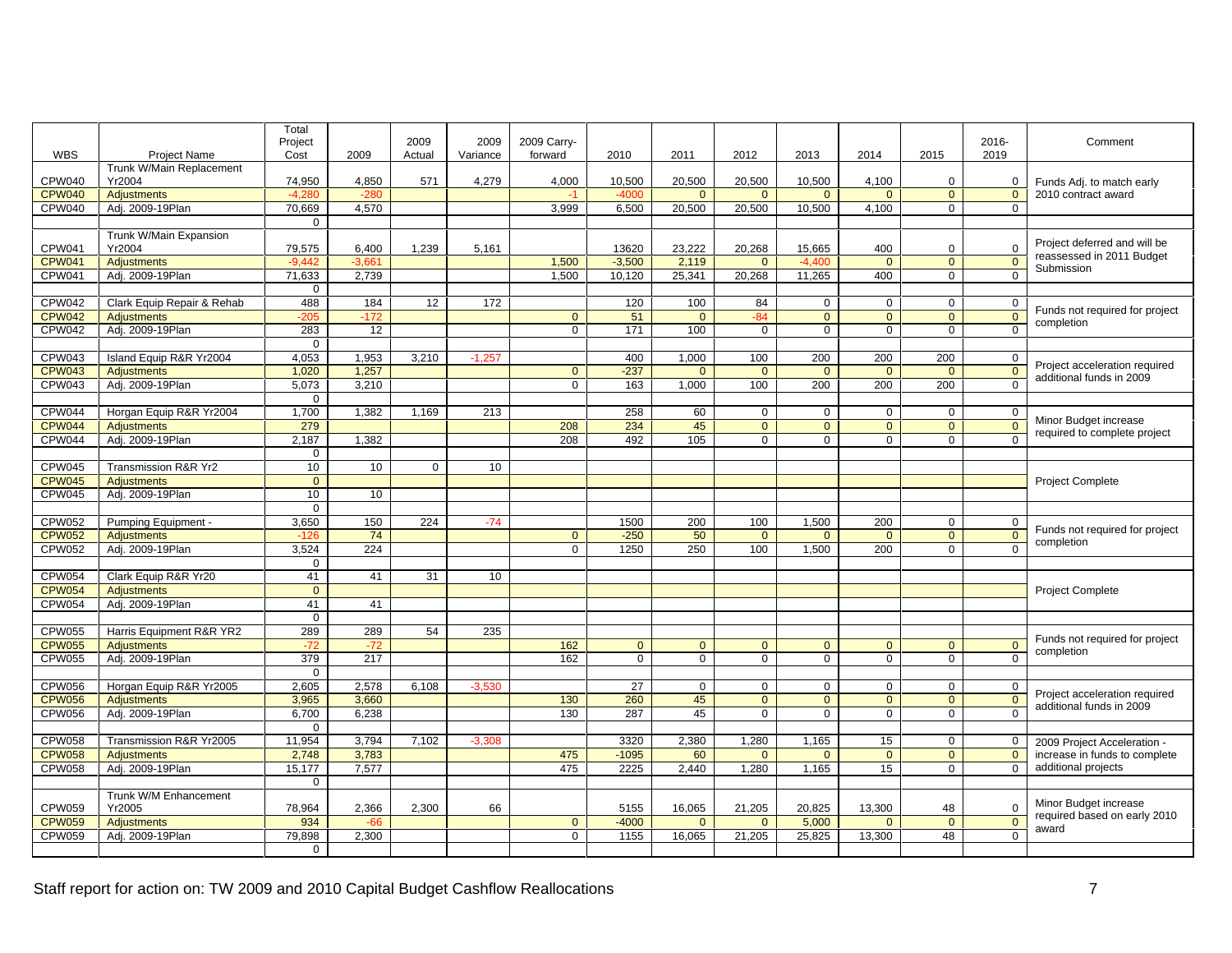|               |                                                   | Total                     |                           |        |          |             |                                      |                                                    |                              |        |                                                                   |                               |                                                                                          |
|---------------|---------------------------------------------------|---------------------------|---------------------------|--------|----------|-------------|--------------------------------------|----------------------------------------------------|------------------------------|--------|-------------------------------------------------------------------|-------------------------------|------------------------------------------------------------------------------------------|
|               |                                                   | Project                   |                           | 2009   | 2009     | 2009 Carry- |                                      |                                                    |                              |        |                                                                   |                               | 2016-<br>Comment                                                                         |
| WBS           | Proiect Name                                      | Cost                      | 2009                      | Actual | Variance | forward     | 2010                                 | 2011                                               | 2012                         | 2013   | 2014                                                              | 2015                          | 2019                                                                                     |
| CPW060        | Transmission R&R Yr2006 Prg                       | 15,412                    | 2,030                     | 2,327  |          |             | 2260                                 | 4,493                                              | 3,540                        | 2,215  | 500                                                               | 374                           |                                                                                          |
|               | CPW060 Adjustments                                | 12                        | 437                       |        |          | 135         | $-585$                               | 160                                                |                              |        |                                                                   |                               | Minor Budget increase                                                                    |
|               | CPW060 Adj. 2009-19Plan                           |                           | 15,559 2,467              |        |          | 135         |                                      |                                                    | 1675 4,653 3,540 2,215       |        | 500                                                               | 374                           | required to complete project                                                             |
|               |                                                   | $\Omega$                  |                           |        |          |             |                                      |                                                    |                              |        |                                                                   |                               |                                                                                          |
|               | Harris F.P. Equipment R&R                         |                           |                           |        |          |             |                                      |                                                    |                              |        |                                                                   |                               |                                                                                          |
| CPW061        | <b>Yr2006 Prg</b>                                 | 49,422                    | 3,500                     | 2,720  | 780      | 1,000       | 7,941                                | 8,108                                              | 10,358                       | 8,755  | 4,260                                                             | 3,000                         | 2,500 Minor Budget increase                                                              |
| <b>CPW061</b> | Adjustments                                       | 1.298                     |                           |        |          |             |                                      | 1.883                                              |                              | 1,000  |                                                                   |                               | required to complete project                                                             |
|               | CPW061 Adj. 2009-19Plan                           |                           | 49,720 2,706              |        |          |             |                                      |                                                    | 7150 9,991 10,358            |        | $9,755$ 4,260 3,000 2,500                                         |                               |                                                                                          |
|               |                                                   | $\overline{0}$            |                           |        |          |             |                                      |                                                    |                              |        |                                                                   |                               |                                                                                          |
|               | CPW062 Horgan Equip R&R                           | 1,020                     | 420                       | 392    |          |             | 200                                  | 100                                                | 100                          | 100    | 100                                                               |                               |                                                                                          |
| CPW062        | Adjustments                                       |                           |                           |        |          |             | $-75$                                |                                                    |                              |        |                                                                   |                               | Funds not required for project                                                           |
|               | CPW062 Adj. 2009-19Plan                           |                           |                           |        |          |             | 125                                  | 100                                                | 100                          | 100    | 100                                                               | $\cap$ $\cap$                 | $\overline{\phantom{a}}$ completion                                                      |
|               |                                                   | 929                       | 404                       |        |          |             |                                      |                                                    |                              |        |                                                                   |                               |                                                                                          |
|               |                                                   | 0 I                       |                           |        |          |             |                                      |                                                    |                              |        |                                                                   |                               |                                                                                          |
|               | Clark F.P. Equipment R&R                          |                           |                           |        |          | 500         |                                      |                                                    |                              |        |                                                                   |                               | 2009 Project Acceleration -                                                              |
| CPW063        | <b>Yr2006 Prg</b>                                 | 185,208                   | 2,660                     | 12,272 | $-9,612$ |             |                                      |                                                    | 13050 21,220 29,700          | 25,050 | 21,000                                                            |                               | 20,132 51,896<br>minor increase in funds to                                              |
|               | CPW063   Adjustments<br>CPW063 Adj. 2009-19Plan   |                           | 455 9,605                 |        |          |             |                                      | $-3500$ $-4.000$ $-2.750$                          |                              | 1,400  | $-300$ 0<br><u>9550</u> 17,220 26,950 26,450 20,700 20,132 51,896 |                               | complete additional projects                                                             |
|               |                                                   |                           | 185,163 12,265            |        |          |             |                                      |                                                    |                              |        |                                                                   |                               |                                                                                          |
|               |                                                   |                           |                           |        |          |             |                                      |                                                    |                              |        |                                                                   |                               |                                                                                          |
|               | CPW064 Island Equipment R&R Yr2006 5,875 750 238  |                           |                           |        | 512      |             |                                      |                                                    | 2650 1,750 325               | 325    | 75                                                                |                               | Funds not required for project                                                           |
|               | CPW064   Adjustments                              |                           | -407                      |        |          | $-100$      |                                      | $-795$ 500                                         |                              |        |                                                                   |                               | completion                                                                               |
|               | CPW064   Adj. 2009-19Plan                         |                           | 5,273 343                 |        |          | 100         |                                      |                                                    | 1855 2,250 325               | 325    | 75                                                                | $\overline{0}$                | $\sqrt{ }$                                                                               |
|               |                                                   | $\overline{0}$            |                           |        |          |             |                                      |                                                    |                              |        |                                                                   |                               |                                                                                          |
| <b>CPW065</b> | Trunk W/M Expansion Yr06                          |                           | 40,135 5,210              | 1,175  | 4,035    |             |                                      | 13200 9,925 10,850                                 |                              | - 950  |                                                                   |                               | Project deferred and will be                                                             |
| <b>CPW065</b> | <b>Adjustments</b>                                | $-18, 160$                | $-4.035$                  |        |          |             | $-2900$                              | $-2425$                                            |                              | 200    |                                                                   |                               | reassessed in 2011 Budget                                                                |
|               | CPW065 Adj. 2009-19Plan                           |                           | 21,975   1,175            |        |          |             |                                      |                                                    | 10300 7,500 1,850            | 1,150  | $\overline{0}$ $\overline{1}$                                     | $\overline{0}$                | 0 Submission                                                                             |
|               |                                                   | $\cap$ $\cap$             |                           |        |          |             |                                      |                                                    |                              |        |                                                                   |                               |                                                                                          |
|               | <b>Trunk Watermain</b>                            |                           |                           |        |          |             |                                      |                                                    |                              |        |                                                                   |                               |                                                                                          |
| CPW066        | Enhancements                                      | 15.654                    | 6,145                     | 1,242  | 4.903    |             | 4925                                 | 1.493                                              | 700                          | 1,050  | 1.041                                                             | 150                           | Project deferred and will be<br>150                                                      |
|               | CPW066   Adjustments                              | $-2.154$                  | $-3.065$                  |        |          | 1,838       |                                      | $-3,000$ 3,911                                     |                              |        | $\overline{a}$                                                    | $\overline{\mathbf{0}}$       | $\frac{100}{0}$ reassessed in 2011 Budget                                                |
|               | CPW066 Adj. 2009-19Plan                           | 15,338 3,080              |                           |        |          | 1.838       |                                      |                                                    | 1.925 5.404 700 1.050        |        | 1,041 150                                                         |                               | Submission<br>150                                                                        |
|               |                                                   | $\overline{0}$            |                           |        |          |             |                                      |                                                    |                              |        |                                                                   |                               |                                                                                          |
|               | Switch Gear Transformer                           |                           |                           |        |          |             |                                      |                                                    |                              |        |                                                                   |                               |                                                                                          |
| <b>CPW067</b> | Repalce                                           | 18,701                    | 3,225                     | 5,357  | $-2,132$ |             | 6180                                 | 7,618                                              | 1,678                        |        |                                                                   |                               | 2009 Project Acceleration -                                                              |
|               | CPW067   Adjustments                              |                           |                           |        |          |             |                                      |                                                    |                              |        | $\overline{0}$                                                    | $\overline{\mathbf{0}}$       | minor increase in funds to                                                               |
|               | CPW067 Adj. 2009-19Plan                           |                           | 105 2,115<br>18,806 5,340 |        |          |             | 1000 - 860 - 150<br>5180 6,758 1,528 |                                                    |                              |        |                                                                   |                               | complete additional projects                                                             |
|               |                                                   | $\overline{0}$            |                           |        |          |             |                                      |                                                    |                              |        |                                                                   |                               |                                                                                          |
|               |                                                   |                           |                           |        |          |             |                                      |                                                    |                              |        |                                                                   |                               |                                                                                          |
| <b>CPW068</b> | Transmission Operations                           |                           |                           |        |          |             |                                      |                                                    |                              |        |                                                                   |                               |                                                                                          |
|               | Optimizer                                         | 3,900<br>$\overline{700}$ | 2,600                     | 2,576  |          |             | $\frac{800}{200}$                    | $\begin{array}{c c} 500 \\ \hline 500 \end{array}$ |                              |        |                                                                   |                               | Minor Budget increase                                                                    |
|               | CPW068   Adjustments                              |                           |                           |        |          |             |                                      |                                                    |                              |        |                                                                   |                               | required to complete project                                                             |
|               | CPW068   Adj. 2009-19Plan                         |                           | 4,600 2,600               |        |          |             |                                      | 1000 1.000                                         |                              |        | $\overline{0}$ 1                                                  | $\overline{0}$ $\overline{1}$ |                                                                                          |
|               |                                                   | $\Omega$                  |                           |        |          |             |                                      |                                                    |                              |        |                                                                   |                               |                                                                                          |
|               | CPW069 Water Sustainability Program #VALUE!       |                           |                           |        |          |             | 750                                  |                                                    | 750 5,000                    | 10,000 |                                                                   |                               | 10,000 10,000 54,000 Project deferred and will be                                        |
|               | CPW069   Adjustments                              |                           |                           |        |          |             | $-350$                               |                                                    |                              |        |                                                                   |                               | reassessed in 2011 Budget                                                                |
|               | CPW069 Adj. 2009-19Plan                           | 90,150                    | - 01                      |        |          |             | 400                                  |                                                    | 750 5,000 10,000             |        | 10,000 10,000 54,000                                              |                               | Submission                                                                               |
|               |                                                   |                           |                           |        |          |             |                                      |                                                    |                              |        |                                                                   |                               |                                                                                          |
|               | CPW532 Metering & Meter Reading Sys 236,496 5,500 |                           |                           | 203    | 5,297    | 2,500       |                                      |                                                    | 11,200 20,060 45,350         | 44,230 | 49,175                                                            |                               | 43,281 15,200<br>2009 Unspent funds not                                                  |
|               | CPW532 Adjustments<br>CPW532 Adj. 2009-19Plan     | - 5. 201                  |                           |        |          |             | $-2500$                              | $\cap$                                             |                              |        |                                                                   |                               | required and were considered                                                             |
|               |                                                   | 231,199 2,703             |                           |        |          | 2,500       |                                      |                                                    |                              |        |                                                                   |                               | 8,700   20,060   45,350   44,230   49,175   43,281   15,200   during 2010 Budget process |
|               |                                                   |                           |                           |        |          |             |                                      |                                                    |                              |        |                                                                   |                               |                                                                                          |
|               | CPW535 Dist W/Mains New Yr2004                    |                           | $22,500$ 500 212 288      |        |          |             |                                      |                                                    | 2000 5,000 5,000 5,000 5,000 |        |                                                                   |                               |                                                                                          |
|               | CPW535   Adjustments                              | $-1288$                   |                           |        |          |             | $-1500$ 500                          |                                                    |                              |        | $\cap$ $\cap$                                                     | $\overline{0}$                | $\blacksquare$ Project funding Adj. to match                                             |
|               | CPW535 Adj. 2009-19Plan                           | 21,212                    | 212                       |        |          |             |                                      |                                                    | 500 5,500 5,000 5,000 5,000  |        |                                                                   | $\overline{0}$                | customer demand                                                                          |
|               |                                                   |                           |                           |        |          |             |                                      |                                                    |                              |        |                                                                   |                               |                                                                                          |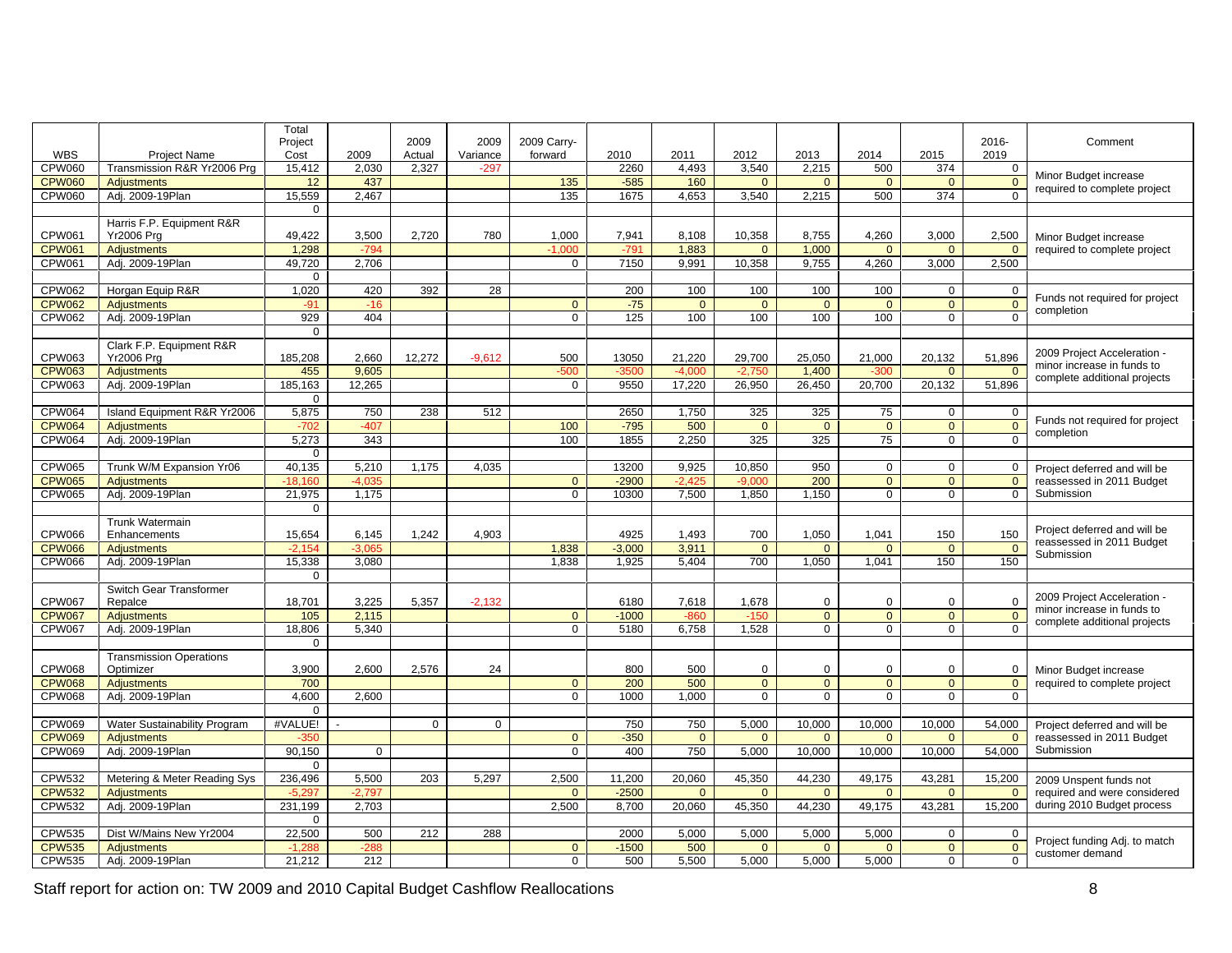|                 |                                               | Total                                                        |                            |                    |                  |                            |                                                                                                       |                                   |                                      |                                   |              |                                                                                 |
|-----------------|-----------------------------------------------|--------------------------------------------------------------|----------------------------|--------------------|------------------|----------------------------|-------------------------------------------------------------------------------------------------------|-----------------------------------|--------------------------------------|-----------------------------------|--------------|---------------------------------------------------------------------------------|
|                 |                                               | Project                                                      |                            | 2009               | 2009 2009 Carry- |                            |                                                                                                       |                                   |                                      |                                   | 2016-        | Comment                                                                         |
| <b>WBS</b>      | Project Name                                  | Cost                                                         | 2009                       | Actual<br>Variance | forward          | 2010                       | 2011                                                                                                  | 2012                              | 2013                                 | 2014                              | 2019<br>2015 |                                                                                 |
|                 |                                               | $\overline{a}$                                               |                            |                    |                  |                            |                                                                                                       |                                   |                                      |                                   |              |                                                                                 |
| CPW537          | Engineering Yr2004                            | 8,250                                                        | 1,750                      | 981                |                  | 2050                       | 1,300                                                                                                 | 1,050                             | 1,050                                | 1,050                             |              | Funds not required for project                                                  |
| <b>CPW537</b>   | Adjustments                                   |                                                              |                            |                    |                  |                            |                                                                                                       |                                   |                                      |                                   |              | $\frac{2}{\pi}$ completion                                                      |
|                 | CPW537 Adj. 2009-19Plan                       | 7,481                                                        | 981                        |                    |                  |                            |                                                                                                       |                                   |                                      | 2050 1,300 1,050 1,050 1,050      |              |                                                                                 |
|                 |                                               | $\Omega$                                                     |                            |                    |                  |                            |                                                                                                       |                                   |                                      |                                   |              |                                                                                 |
|                 | CPW539   Road Restoration                     | 100                                                          | 100                        | 12                 |                  |                            |                                                                                                       |                                   |                                      |                                   |              |                                                                                 |
|                 | CPW539   Adjustments                          | 12 <sup>1</sup>                                              |                            |                    |                  | 100                        |                                                                                                       |                                   |                                      |                                   |              | <b>Project Complete</b>                                                         |
|                 | CPW539 Adj. 2009-19Plan                       | 112                                                          | - 12 I                     |                    |                  | 100                        |                                                                                                       | $\overline{0}$<br>$\overline{0}$  |                                      |                                   |              |                                                                                 |
|                 |                                               | $\cap$ $\cap$                                                |                            |                    |                  |                            |                                                                                                       |                                   |                                      |                                   |              |                                                                                 |
|                 | CPW542 Yr06 Dist W/M Replacement              |                                                              | 358,200 60,700 60,711      |                    | 1,000            |                            | $\begin{array}{ c c c c c c } \hline 54,500 & 87,000 & 95,000 & 30,000 & 30,000 \ \hline \end{array}$ |                                   |                                      |                                   |              | 2009 Project Acceleration -                                                     |
| <b>CPW542</b>   | Adjustments                                   | $-24.513$                                                    | 939                        |                    |                  | $-11500$                   | 2.100                                                                                                 | $-11.052$                         | $-5,000$                             |                                   |              | $\leftarrow$ future funding not required                                        |
|                 | CPW542 Adj. 2009-19Plan                       | 333,617 61,639                                               |                            |                    | 930              |                            |                                                                                                       |                                   |                                      | 43000 89,100 83,948 25,000 30,000 |              |                                                                                 |
|                 |                                               | $\overline{0}$                                               |                            |                    |                  |                            |                                                                                                       |                                   |                                      |                                   |              |                                                                                 |
| CPW543          | Yr06 Dist W/M Rehab                           |                                                              | 157,500 22,000 29,062      |                    | 4,000            |                            | 35,500 30,000 22,000 22,000 22,000                                                                    |                                   |                                      |                                   |              | 2009 Project Acceleration -                                                     |
|                 | CPW543 Adjustments                            | $-7.492$                                                     | 7,008                      |                    | $-4.000$         |                            | $-5,500$                                                                                              | $\overline{a}$                    |                                      |                                   |              | $\Box$ future funding not required                                              |
|                 | CPW543 Adj. 2009-19Plan                       |                                                              | 146,008 29,008             |                    |                  |                            |                                                                                                       |                                   |                                      | 26500 24,500 22,000 22,000 22,000 |              |                                                                                 |
|                 |                                               | $\overline{0}$                                               |                            |                    |                  |                            |                                                                                                       |                                   |                                      |                                   |              |                                                                                 |
|                 | Yr06 Dist Water Service                       |                                                              |                            |                    |                  |                            |                                                                                                       |                                   |                                      |                                   |              |                                                                                 |
| <b>CPW544</b>   | Repair                                        | 100,800                                                      | 33,900                     | 39,425<br>$-5,525$ | 5,000            | 17,000                     | 19,200                                                                                                | 21,700                            | 4,000                                |                                   |              | Additional funds required to                                                    |
| <b>CPW544</b>   | Adjustments                                   | 10,568                                                       | 5,525                      |                    |                  | - 7.320                    | 2,400                                                                                                 | $-677$                            | $-4.00$                              |                                   |              | complete project                                                                |
|                 | CPW544 Adj. 2009-19Plan                       | 106,368 39,425                                               |                            |                    |                  |                            | 24320 21,600 21,023                                                                                   |                                   | $\cap$                               |                                   |              |                                                                                 |
|                 |                                               | $\cap$                                                       |                            |                    |                  |                            |                                                                                                       |                                   |                                      |                                   |              |                                                                                 |
|                 | CPW545 Engineering Yr2006                     |                                                              | 64,775 20,475 29,383       | $-8,908$           |                  | 24300                      | 5,000                                                                                                 | 5,000                             | 5,000                                | 5,000                             |              | ) Additional funds required to                                                  |
|                 | CPW545 Adjustments                            | 10,298                                                       | 8,848                      |                    |                  | 1450                       |                                                                                                       |                                   |                                      |                                   |              | match increased                                                                 |
|                 |                                               |                                                              |                            |                    |                  |                            |                                                                                                       |                                   |                                      |                                   |              | <b>Transportation Service billing</b>                                           |
| <b>CPW545</b>   | Adj. 2009-19Plan                              | 75.073                                                       | 29,323                     |                    |                  | 25750                      | 5.000                                                                                                 | 5,000                             | 5.000                                | 5.000                             |              | for road restoration                                                            |
|                 |                                               | $\Omega$                                                     |                            |                    |                  |                            |                                                                                                       |                                   |                                      |                                   |              |                                                                                 |
|                 | CPW600 New Service Connections                |                                                              | 114,000  19,000  14,480    | 4,520              |                  |                            | 19000   19,000   19,000   19,000   19,000                                                             |                                   |                                      |                                   |              | Account fully funded by user                                                    |
|                 | CPW600 Adjustments                            | $\overline{a}$                                               |                            |                    |                  | $\overline{a}$             |                                                                                                       |                                   |                                      |                                   |              | $\frac{0}{6}$ fees - no adjustment                                              |
|                 | CPW600   Adj. 2009-19Plan                     | 114.000 19.000                                               |                            |                    |                  | 19000                      |                                                                                                       | 19.000   19.000   19.000   19.000 |                                      |                                   |              |                                                                                 |
|                 |                                               | $\overline{0}$                                               |                            |                    |                  |                            |                                                                                                       |                                   |                                      |                                   |              |                                                                                 |
|                 | <b>Regent Park Funding</b>                    |                                                              |                            |                    |                  |                            |                                                                                                       |                                   |                                      |                                   |              |                                                                                 |
| <b>CPW700</b>   | Contribution                                  | #VALUE!                                                      |                            |                    |                  | 431                        | 1,342                                                                                                 |                                   | 354                                  | 1,069<br>$\frac{1}{0}$            |              | $\begin{array}{ c c c }\n\hline\n & 1,538 \\ \hline\n\end{array}$ No adjustment |
|                 | CPW700 Adjustments<br>CPW700 Adj. 2009-19Plan | $\begin{array}{ c c c c c }\n\hline\n0&1\n\end{array}$       |                            |                    |                  | $\overline{\phantom{0}}$ 0 | $\overline{\phantom{0}}$ 0                                                                            |                                   | $\begin{array}{c c} 0 & \end{array}$ |                                   |              |                                                                                 |
|                 |                                               | 4,734                                                        |                            |                    |                  |                            | 431 1,342                                                                                             |                                   | 0 354 1.069                          |                                   | 1.538        |                                                                                 |
|                 |                                               | $\overline{0}$                                               |                            |                    |                  |                            |                                                                                                       |                                   |                                      |                                   |              |                                                                                 |
|                 | PW - Infrastructure Stimulus                  |                                                              |                            |                    |                  |                            |                                                                                                       |                                   |                                      |                                   |              |                                                                                 |
| <b>CPW850</b>   | Fund                                          | #VALUE!                                                      |                            |                    |                  | 61022                      | 15,000                                                                                                |                                   |                                      |                                   |              | $\blacksquare$ No adjustment                                                    |
|                 | CPW850 Adjustments<br>CPW850 Adj. 2009-19Plan |                                                              |                            |                    |                  |                            |                                                                                                       |                                   |                                      |                                   |              |                                                                                 |
|                 |                                               | 76,022                                                       |                            |                    |                  |                            | 61022 15.000                                                                                          |                                   |                                      | - 0                               |              |                                                                                 |
|                 | CWW001 WKS Best Practice                      | $\Omega$                                                     |                            |                    |                  |                            |                                                                                                       |                                   |                                      |                                   |              |                                                                                 |
|                 |                                               | #VALUE!                                                      |                            |                    |                  |                            |                                                                                                       |                                   |                                      |                                   |              |                                                                                 |
| <b>CWW001</b>   | Adjustments                                   |                                                              |                            |                    |                  |                            |                                                                                                       |                                   |                                      |                                   |              | <b>Project Complete</b>                                                         |
|                 | CWW001 Adj. 2009-19Plan                       | $\overline{0}$                                               | $\cap$                     |                    |                  |                            |                                                                                                       |                                   |                                      |                                   |              |                                                                                 |
|                 |                                               | $\overline{0}$                                               |                            |                    |                  |                            |                                                                                                       |                                   |                                      |                                   |              |                                                                                 |
|                 | CWW005 WW Equipment                           |                                                              | 49,822 18,500              | 18,909             | 2,500            |                            | $14,724$ 7,972 4,875 1,233                                                                            |                                   |                                      |                                   |              | Minor Budget increase                                                           |
|                 | CWW005   Adjustments                          |                                                              | 1,736 452<br>49,100 18,952 |                    | $-2458$          | $-1412$                    | 2.696                                                                                                 | $\overline{\phantom{0}}$          |                                      |                                   |              | $\frac{6}{6}$ required to complete project                                      |
|                 | CWW005   Adj. 2009-19Plan                     |                                                              |                            |                    | 42               |                            | 13312 10.668 4.875 1.233                                                                              |                                   |                                      | 18.                               |              |                                                                                 |
|                 |                                               | $\Omega$                                                     |                            |                    |                  |                            |                                                                                                       |                                   |                                      |                                   |              |                                                                                 |
| CWW007   HCTP 4 |                                               | 301                                                          | 231 425                    | -194               |                  | 50 I                       | 20 I                                                                                                  |                                   |                                      |                                   |              | $\frac{1}{2}$ Minor Budget increase                                             |
|                 | CWW007 Adjustments<br>CWW007 Adj. 2009-19Plan | $\begin{array}{r c} \hline 237 & \overline{538} \end{array}$ | 194                        |                    |                  | $\overline{\phantom{0}}$   | $-43$                                                                                                 |                                   | $\overline{a}$                       |                                   |              | $\frac{1}{2}$ required to complete project                                      |
|                 |                                               |                                                              | 425                        |                    |                  | 50 I                       | 63 I                                                                                                  |                                   |                                      |                                   |              |                                                                                 |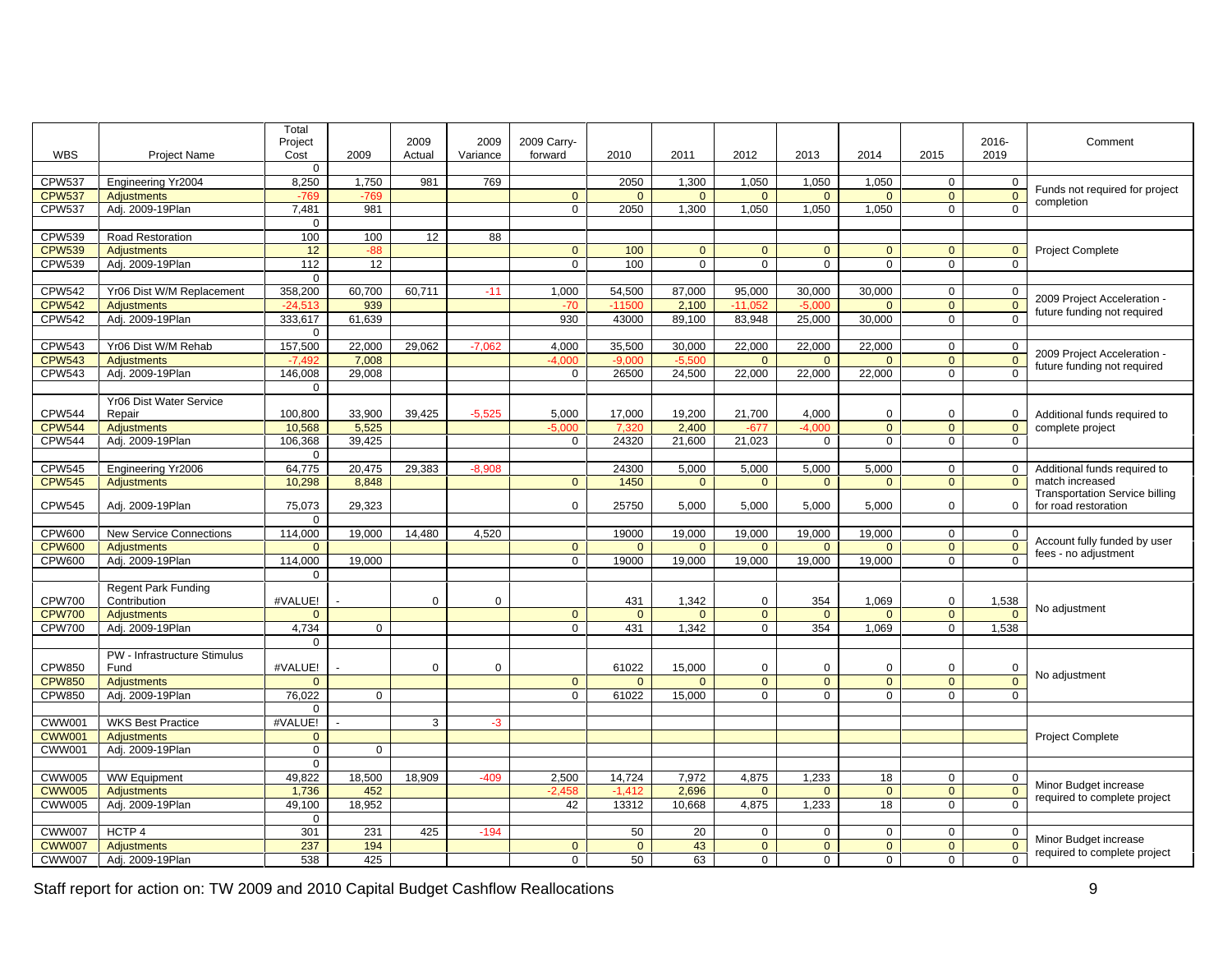|                |                                                                           | Total                            |               |             |                         |                |                                                         |                   |               |                                                                            |                                                     |                |                                                               |
|----------------|---------------------------------------------------------------------------|----------------------------------|---------------|-------------|-------------------------|----------------|---------------------------------------------------------|-------------------|---------------|----------------------------------------------------------------------------|-----------------------------------------------------|----------------|---------------------------------------------------------------|
|                |                                                                           | Project                          |               | 2009        | 2009 2009 Carry-        |                |                                                         |                   |               |                                                                            |                                                     | 2016-          | Comment                                                       |
| WBS            | Proiect Name                                                              | Cost                             | 2009          |             | Actual Variance forward |                | 2010 2011                                               |                   | 2012          | 2013                                                                       | 2014                                                | 2015<br>2019   |                                                               |
|                |                                                                           |                                  |               |             |                         |                |                                                         |                   |               |                                                                            |                                                     |                |                                                               |
| CWW008 HTP 2   |                                                                           | 16,996                           |               |             | 8,539 5,492 3,047       |                |                                                         | 5586 2,804        | - 67 L        |                                                                            |                                                     |                | 2009 Unspent funds not                                        |
|                | CWW008   Adjustments                                                      |                                  |               |             |                         | 545            |                                                         | 344               | 383           |                                                                            |                                                     |                | required and were considered                                  |
|                | CWW008 Adj. 2009-19Plan                                                   | 15,488 6,005                     |               |             |                         | 545            |                                                         | 5340 3,148        | 450           | $\cap$ $\Box$                                                              | $\overline{0}$                                      |                | during 2010 Budget process                                    |
|                |                                                                           |                                  |               |             |                         |                |                                                         |                   |               |                                                                            |                                                     |                |                                                               |
| CWW010   MTP 3 |                                                                           | 1,600                            |               |             | 1,500 637 863           |                | 100                                                     |                   |               |                                                                            |                                                     |                | 2009 Unspent funds not                                        |
|                | CWW010 Adjustments                                                        |                                  |               |             |                         |                |                                                         | 150               | 100           |                                                                            |                                                     |                | required and were considered                                  |
|                | CWW010 Adj. 2009-19Plan                                                   | 1,099                            | 693           |             |                         | 56             | 100                                                     | 150               | 100           | $\overline{0}$ 1                                                           | $\overline{0}$ 1                                    | $\sqrt{ }$     | 0 during 2010 Budget process                                  |
|                |                                                                           |                                  |               |             |                         |                |                                                         |                   |               |                                                                            |                                                     |                |                                                               |
|                | CWW014   Keele Trunk Sewer                                                | 14,015                           | $2,115$ 1,641 |             | 474                     |                |                                                         | 3900 2,000        |               | 2,000 2,000 2,000                                                          |                                                     |                | 2009 Unspent funds not                                        |
|                | CWW014 Adjustments                                                        |                                  |               |             |                         | 73             | 127                                                     |                   |               |                                                                            |                                                     |                | required and were considered                                  |
|                | CWW014 Adi. 2009-19Plan                                                   | 13,814 1,714                     |               |             |                         | 73             |                                                         | 4027 2,000        |               | 2,000 2,000 2,000                                                          |                                                     |                | 0 during 2010 Budget process                                  |
|                |                                                                           |                                  |               |             |                         |                |                                                         |                   |               |                                                                            |                                                     |                |                                                               |
|                | CWW019   Ashbridges Bay T.P. - Iv - 2000   72,552   13,450   12,519   931 |                                  |               |             |                         | 500            |                                                         | 11695 10,194      |               | 11,641   12,858                                                            |                                                     | 7,639 2,100    | 2,475 Budget Increase to match                                |
|                | CWW019 Adiustments                                                        | 3.109                            | 290           |             |                         | 741            | $-981$                                                  | 900               | 900           | 1,000                                                                      | 500                                                 | 500            | engineering estimate                                          |
|                | CWW019 Adi. 2009-19Plan                                                   | 76,402 13,740                    |               |             |                         | 1.241          |                                                         | 10.714 11.094     |               | 12.541 13.858 8.139 2.600                                                  |                                                     |                | 2.475 increases                                               |
|                |                                                                           |                                  |               |             |                         |                |                                                         |                   |               |                                                                            |                                                     |                |                                                               |
|                | CWW021 W&WW Laboratories                                                  | 29,450 5,000 2,450 2,550         |               |             |                         |                | 750                                                     |                   |               | 1,000   10,300   10,300   2,100                                            |                                                     |                |                                                               |
|                |                                                                           |                                  |               |             |                         |                |                                                         |                   |               |                                                                            |                                                     |                | 0   Project deferred and will be<br>reassessed in 2011 Budget |
|                | CWW021 Adjustments<br>CWW021 Adj. 2009-19Plan                             | $30,216$ 4,041                   |               |             |                         | 1,591<br>1.591 |                                                         | $-1,016$ 1,150    |               | -266   1,150   1,000   10,300   10,300   2,100                             |                                                     |                | Submission                                                    |
|                |                                                                           |                                  |               |             |                         |                |                                                         |                   |               |                                                                            |                                                     |                |                                                               |
|                | CWW023 Ashbridges Bay Tp Yr2004                                           |                                  |               |             |                         |                |                                                         |                   |               |                                                                            |                                                     |                |                                                               |
|                |                                                                           | 12,100 2,350 1,201 1,149         |               |             |                         |                |                                                         | 3625 4,360        |               | 1,300 200                                                                  | 210                                                 | - 55           | Funds not required for project                                |
|                | CWW023   Adjustments                                                      |                                  | $-273$        |             |                         | 876            |                                                         | $-581$ 200        | 365           | $\overline{0}$                                                             | $\overline{\phantom{0}}$ 0 $\overline{\phantom{0}}$ | <u>n</u>       | completion                                                    |
|                | CWW023 Adj. 2009-19Plan                                                   | $12,687$ 2,077                   |               |             |                         | 876            |                                                         | 3044 4,560        |               | 1,665 200 210                                                              |                                                     | 55             |                                                               |
|                |                                                                           |                                  |               |             |                         |                |                                                         |                   |               |                                                                            |                                                     |                |                                                               |
|                | CWW024 Highland Creek Tp Yr2004                                           |                                  |               |             | 7.972 2.800 1.346 1.454 | 1.500          |                                                         | 2.664 721         | 255           | 16 I                                                                       | 161                                                 |                | 2009 Unspent funds not                                        |
|                | CWW024   Adiustments                                                      | $-1.594$ $-1.454$ $\blacksquare$ |               |             |                         | $-1.500$       |                                                         | $-664$ 379        | 145           | $\Omega$                                                                   | $\overline{0}$                                      |                | required and were considered                                  |
|                | CWW024 Adj. 2009-19Plan                                                   | 4,878 1,346                      |               |             |                         |                |                                                         | $2000$ $1,100$    | 400           | 16 I                                                                       | 16                                                  |                | during 2010 Budget process                                    |
|                |                                                                           |                                  |               |             |                         |                |                                                         |                   |               |                                                                            |                                                     |                |                                                               |
|                | CWW025 Humber Tp Yr2004                                                   |                                  |               |             | 3,800 2,000 672 1,328   | 500            |                                                         | 661 586           | 43            | 10                                                                         | $\overline{a}$                                      |                |                                                               |
|                | CWW025 Adjustments                                                        | 660                              | -661 I        |             |                         | 167            |                                                         | $-15$ 1.179       | 157           |                                                                            | $\overline{0}$                                      |                | Minor Budget increase                                         |
|                | CWW025 Adj. 2009-19Plan                                                   |                                  | 4.627 1.339   |             |                         | 667            |                                                         | 646 1,765         | 200 l         | 10 <sup>1</sup>                                                            | - റ                                                 |                | required to complete project                                  |
|                |                                                                           |                                  |               |             |                         |                |                                                         |                   |               |                                                                            |                                                     |                |                                                               |
|                | Yard and Building                                                         |                                  |               |             |                         |                |                                                         |                   |               |                                                                            |                                                     |                |                                                               |
|                | CWW027   Renovations                                                      | 3,000                            |               | 2,000 1,907 | 93                      |                | 1000                                                    |                   |               |                                                                            |                                                     |                | Funds not required for project                                |
|                | CWW027   Adjustments                                                      | $-493$                           | $-93$         |             |                         |                | $-400$                                                  | $\overline{0}$    |               | $\overline{0}$                                                             | $\overline{\phantom{0}}$ 0 1                        | $\overline{0}$ | completion                                                    |
|                | CWW027 Adj. 2009-19Plan                                                   | 2,507 1,907                      |               |             |                         |                | 600 l                                                   |                   | $\cap$ $\Box$ | $\cap$                                                                     |                                                     |                |                                                               |
|                |                                                                           |                                  |               |             |                         |                |                                                         |                   |               |                                                                            |                                                     |                |                                                               |
|                | CWW029 Process & Equip Upgrades                                           | 19,775 3,315 2,017 1,298         |               |             |                         |                |                                                         |                   |               | 4270 1,205 5,300 2,500 1,185 2,000                                         |                                                     |                |                                                               |
|                | CWW029   Adjustments                                                      | 1.130                            | $-48$         |             |                         | 1,272          |                                                         | $-567$ 1,745      |               | $\overline{0}$ $\overline{0}$ $\overline{0}$ $\overline{0}$ $\overline{1}$ | $\overline{0}$ $\overline{0}$ $\overline{1}$        |                | Budget Increase to match                                      |
|                | CWW029   Adj. 2009-19Plan                                                 | $22,177$ 3,267                   |               |             |                         |                | $1,272$ $3,703$ $2,950$ $5,300$ $2,500$ $1,185$ $2,000$ |                   |               |                                                                            |                                                     |                | engineering estimate<br>increases                             |
|                |                                                                           |                                  |               |             |                         |                |                                                         |                   |               |                                                                            |                                                     |                |                                                               |
|                |                                                                           |                                  |               |             |                         |                |                                                         |                   |               |                                                                            |                                                     |                |                                                               |
|                | CWW030   Replc Final Tk Return Header   19,448   4,315   2,065   2,250    |                                  |               |             |                         |                |                                                         |                   |               | 5169 7,004 1,005 1,005 950                                                 |                                                     |                | Project deferred and will be                                  |
|                | CWW030 Adjustments                                                        | -1.584                           | $-1.992$ I    |             |                         | 254            |                                                         | $-3087$ 250 3.245 |               |                                                                            | $\overline{0}$                                      |                | reassessed in 2011 Budget                                     |
|                | CWW030 Adi. 2009-19Plan                                                   | 18.118 2.323                     |               |             |                         | 254            |                                                         |                   |               | 2082 7.254 4.250 1.005 950                                                 |                                                     |                | Submission                                                    |
|                |                                                                           |                                  |               |             |                         |                |                                                         |                   |               |                                                                            |                                                     |                |                                                               |
|                | <b>WAS Thickening</b>                                                     |                                  |               |             |                         |                |                                                         |                   |               |                                                                            |                                                     |                |                                                               |
|                | CWW031   Improvements                                                     | 2,690                            | 750           | 821         | $-71$                   |                | 500                                                     | 600               | 400           | 410                                                                        | 30 <sup>1</sup>                                     |                | Minor Budget increase                                         |
|                | CWW031 Adjustments                                                        | 721                              | 71            |             |                         |                | 500                                                     | $\overline{0}$    | 150           | $\overline{0}$                                                             | $\overline{\mathbf{0}}$                             | $\overline{0}$ | required to complete project                                  |
|                | CWW031   Adj. 2009-19Plan                                                 | 3,411                            | 821           |             |                         |                | 1000                                                    | 600               |               | 550 410                                                                    | 30 <sup>1</sup>                                     |                |                                                               |
|                |                                                                           | $\overline{a}$                   |               |             |                         |                |                                                         |                   |               |                                                                            |                                                     |                |                                                               |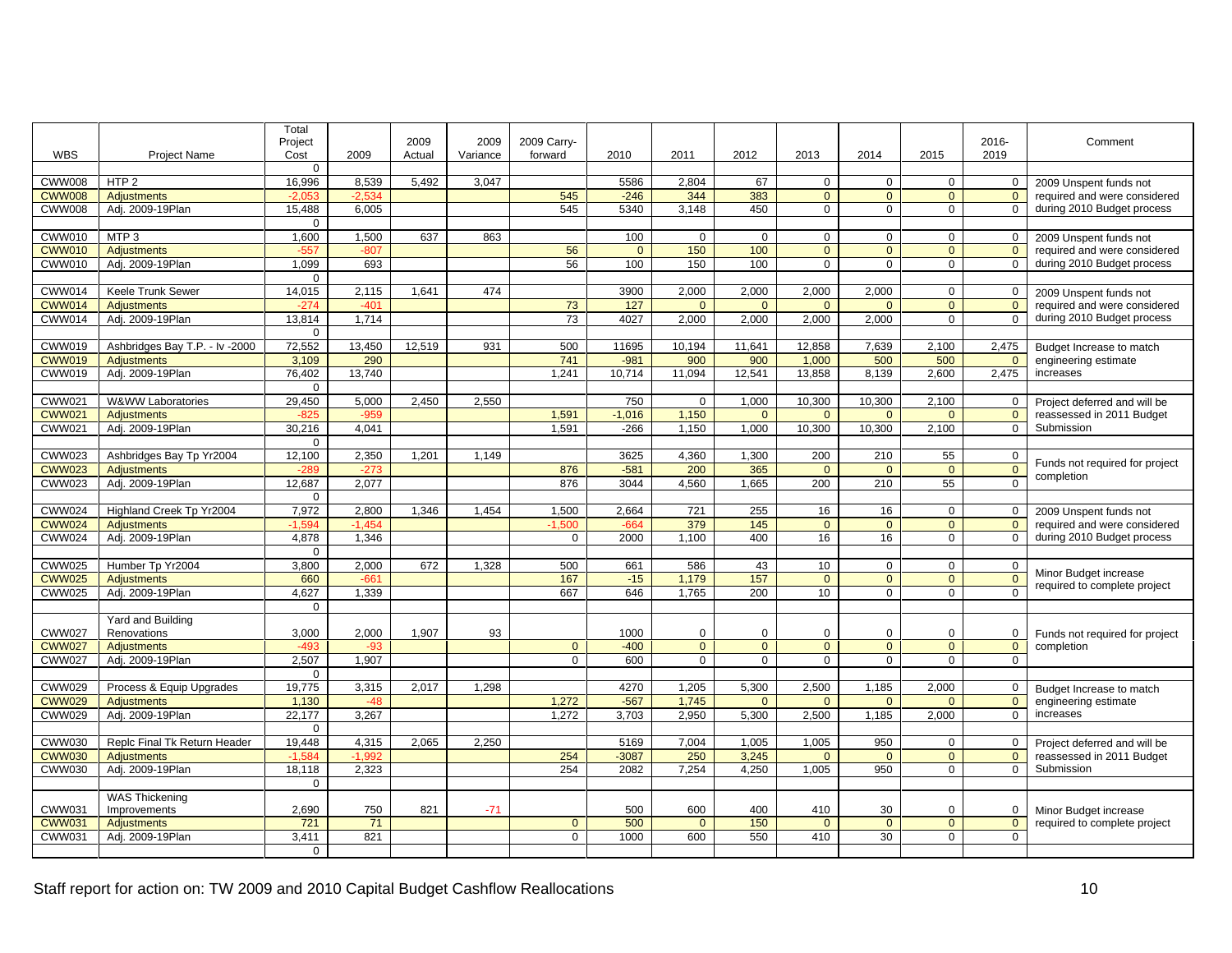|                            |                                   | Total                  |                              |                               |             |                  |                 |                                                     |                                                                            |                                          |                               |                            |                                                                     |
|----------------------------|-----------------------------------|------------------------|------------------------------|-------------------------------|-------------|------------------|-----------------|-----------------------------------------------------|----------------------------------------------------------------------------|------------------------------------------|-------------------------------|----------------------------|---------------------------------------------------------------------|
|                            |                                   | Project                |                              | 2009                          |             | 2009 2009 Carry- |                 |                                                     |                                                                            |                                          |                               | 2016-                      | Comment                                                             |
| WBS                        | Proiect Name                      | Cost                   | 2009                         | Actual                        | Variance    | forward          | 2010            | 2011                                                | 2012                                                                       | 2013                                     | 2014<br>2015                  | 2019                       |                                                                     |
|                            | CWW032   Commissoner Street Rehab | 655                    | 600 l                        | 588                           | 12          |                  | -55             | $\overline{0}$                                      |                                                                            |                                          |                               |                            |                                                                     |
| <b>CWW032</b>              | <b>Adjustments</b>                |                        |                              |                               |             |                  |                 |                                                     |                                                                            |                                          |                               |                            | Project complete                                                    |
| CWW032 Adj. 2009-19Plan    |                                   | $\frac{1}{625}$        | 600                          |                               |             |                  | 25 I            | $\cap$                                              |                                                                            |                                          |                               |                            |                                                                     |
|                            |                                   | $\overline{0}$         |                              |                               |             |                  |                 |                                                     |                                                                            |                                          |                               |                            |                                                                     |
| CWW033 Electrical Rehab    |                                   | #VALUE!                |                              | 17 <sup>1</sup>               | $-17$ 1     |                  |                 |                                                     |                                                                            |                                          |                               |                            |                                                                     |
| CWW033 Adjustments         |                                   | . . O . I              |                              |                               |             |                  |                 |                                                     |                                                                            |                                          |                               |                            | No adjustment                                                       |
| CWW033 Adj. 2009-19Plan    |                                   | $\overline{0}$         | - 0 - 1                      |                               |             |                  |                 |                                                     |                                                                            |                                          |                               |                            |                                                                     |
|                            |                                   | $\overline{0}$         |                              |                               |             |                  |                 |                                                     |                                                                            |                                          |                               |                            |                                                                     |
| CWW034 Operational Support |                                   |                        | 17,756 8,585 7,737           |                               | 848         | 600              |                 |                                                     | 3271 2.050 1.150                                                           | 1,100                                    | 1.000                         |                            | Budget Increase to match                                            |
| CWW034   Adjustments       |                                   | 721                    |                              |                               |             |                  | $\overline{AB}$ | 500                                                 |                                                                            |                                          |                               |                            | engineering estimate                                                |
| CWW034 Adj. 2009-19Plan    |                                   |                        | 18,449 8,348                 |                               |             | 572              |                 |                                                     | 3729 2,550 1,150                                                           | 1.100                                    | 1.000                         |                            | 0 increases                                                         |
|                            |                                   | $\cap$                 |                              |                               |             |                  |                 |                                                     |                                                                            |                                          |                               |                            |                                                                     |
|                            | CWW035 Ashbridges Bay WWTP -      | 39,448                 |                              |                               | 990 686 304 |                  |                 |                                                     | 3050 7,261 6,664                                                           | 10,277                                   | 8,206 3,000                   |                            | 0 2009 Unspent funds not                                            |
| CWW035   Adjustments       |                                   | $-293$                 |                              |                               |             | 240              | $-240$          | $\overline{\phantom{0}}$ 0 $\overline{\phantom{0}}$ |                                                                            |                                          |                               | $\cap$                     | required and were considered                                        |
| CWW035 Adj. 2009-19Plan    |                                   |                        | 39,395 937                   |                               |             | 240              |                 |                                                     |                                                                            | 2810 7,261 6,664 10,277 8,206 3,000      |                               |                            | 0 during 2010 Budget process                                        |
|                            |                                   |                        |                              |                               |             |                  |                 |                                                     |                                                                            |                                          |                               |                            |                                                                     |
|                            | <b>Highland Creek Treatment</b>   |                        |                              |                               |             |                  |                 |                                                     |                                                                            |                                          |                               |                            |                                                                     |
| CWW036 Plant               |                                   |                        | 154,955 12,610 19,757 -7,147 |                               |             |                  | 12031           |                                                     | 20,519 32,022                                                              | 31,260                                   | 26,513<br>20,000              |                            | Budget Increase to match<br>engineering estimate                    |
| CWW036 Adiustments         |                                   |                        | $5,366$ 7,850                |                               |             | 733              | 1281            |                                                     | $-400$ $-2.050$                                                            | $-315$                                   | $-1.500$                      | 500                        | $\begin{array}{ c c c }\n\hline\n0 & \text{increases}\n\end{array}$ |
| CWW036 Adj. 2009-19Plan    |                                   |                        | 161,054 20,460               |                               |             | 733              |                 |                                                     |                                                                            | 13312 20,119 29,972 30,945 25,013 20,500 |                               |                            |                                                                     |
|                            |                                   | $\cap$                 |                              |                               |             |                  |                 |                                                     |                                                                            |                                          |                               |                            |                                                                     |
|                            | Humber Treatment Plant            |                        |                              |                               |             |                  |                 |                                                     |                                                                            |                                          |                               |                            | Budget Increase to match                                            |
| <b>CWW037</b>              | Yr2006                            | 53,817                 | 3,352                        | 3,440                         |             |                  | 4265            | 13,680                                              | 21,410                                                                     | 10,800                                   | 310                           |                            | engineering estimate                                                |
| <b>CWW037</b>              | Adiustments                       | 1.827                  | 496                          |                               |             | 389              | $-234$          | $-1,165$                                            | 400                                                                        |                                          |                               |                            | ncreases                                                            |
| CWW037 Adj. 2009-19Plan    |                                   |                        | 56,033 3,848                 |                               |             | 389              |                 |                                                     | 4031 14,845 21,810                                                         | 10.800                                   | 310                           |                            |                                                                     |
|                            |                                   |                        |                              |                               |             |                  |                 |                                                     |                                                                            |                                          |                               |                            |                                                                     |
|                            | Ashbridges Bay WWTP               |                        |                              |                               |             |                  |                 |                                                     |                                                                            |                                          |                               |                            | Budget Increase to match                                            |
| CWW038 Building            |                                   | 19,900                 | 425                          | 1.099                         | -674        |                  | 4200            |                                                     | 5,025 1,950                                                                | 2,700                                    | 3,300<br>2,200                | 100                        | engineering estimate                                                |
| CWW038 Adjustments         |                                   | 694                    | 694                          |                               |             |                  | $-1400$         |                                                     | $\begin{array}{ c c c c }\n\hline\n\text{100} & \text{1,300}\n\end{array}$ | $\overline{\phantom{0}}$                 | $\overline{0}$ $\overline{1}$ | $\overline{0}$             | increases                                                           |
| CWW038 Adj. 2009-19Plan    |                                   |                        | 20,594 1,119                 |                               |             |                  |                 |                                                     |                                                                            | 2800 5,125 3,250 2,700 3,300 2,200       |                               | 100                        |                                                                     |
|                            |                                   | $\Omega$               |                              |                               |             |                  |                 |                                                     |                                                                            |                                          |                               |                            |                                                                     |
|                            | Ashbridges Bay WWTP               |                        |                              |                               |             |                  |                 |                                                     |                                                                            |                                          |                               |                            | 2009 Unspent funds not                                              |
| CWW039 Effluent Imp        |                                   | 16.350                 | 200                          | 151                           | 49          |                  | 650             | 2,000                                               | 2,000                                                                      | 3,500                                    | 3,000<br>2,500                | 2,500                      | required and were considered                                        |
| CWW039 Adiustments         |                                   | $-49$                  | $-49$                        |                               |             |                  | $\overline{0}$  | $\overline{0}$                                      | $\overline{0}$                                                             | $\Omega$                                 |                               | $\Omega$<br>$\overline{0}$ | during 2010 Budget process                                          |
| CWW039 Adj. 2009-19Plan    |                                   | 16,301                 | 151                          |                               |             |                  |                 |                                                     |                                                                            | 650 2,000 2,000 3,500 3,000 2,500 2,500  |                               |                            |                                                                     |
|                            |                                   | $\overline{0}$         |                              |                               |             |                  |                 |                                                     |                                                                            |                                          |                               |                            |                                                                     |
|                            | Ashbridges Bay Wwtp - Liquid      |                        |                              |                               |             |                  |                 |                                                     |                                                                            |                                          |                               |                            | Budget Increase to match                                            |
| CWW040                     | Treatment                         | 117,070                | 670                          | 1,371                         | $-701$      |                  | 4400            | 7,750                                               | 10,400                                                                     | 14,600                                   | 19,650<br>18,250              | 41,350                     | engineering estimate                                                |
| <b>CWW040</b>              | Adjustments                       | 2,751                  | 701                          |                               |             |                  | 1000            | 1.050                                               |                                                                            |                                          |                               |                            | increases                                                           |
| CWW040 Adj. 2009-19Plan    |                                   |                        | 119,821 1,371                |                               |             |                  | 5400            |                                                     | 8.800 10.400                                                               | 14.600                                   | 19,650                        | 18,250 41,350              |                                                                     |
|                            |                                   |                        |                              |                               |             |                  |                 |                                                     |                                                                            |                                          |                               |                            |                                                                     |
| CWW041   Misc Mech Rehab   |                                   | 21,875                 | 600                          | $\overline{0}$ $\overline{1}$ | 600         |                  | 2500            | 3,000                                               | 3,000                                                                      | 3,000                                    | 2,275                         | 1,500                      | 6,000 Project deferred and will be                                  |
| CWW041 Adjustments         |                                   | $-1.000$               |                              |                               |             | 600              | $-1000$         |                                                     |                                                                            |                                          |                               |                            | reassessed in 2011 Budget                                           |
| CWW041 Adj. 2009-19Plan    |                                   | $\frac{1,000}{21,475}$ | 600                          |                               |             | $600 -$          |                 |                                                     | 1500 3.000 3.000                                                           | 3.000                                    | 2,275                         | 1.500 6.000 Submission     |                                                                     |
|                            |                                   | $\overline{0}$         |                              |                               |             |                  |                 |                                                     |                                                                            |                                          |                               |                            |                                                                     |
|                            | Ashbridges Bay WWTP -             |                        |                              |                               |             |                  |                 |                                                     |                                                                            |                                          |                               |                            |                                                                     |
| CWW042   Odour Control     |                                   | 111.500                | 6,500                        | 1.114                         | 5.386       | 6.500            | 15,000          |                                                     | 22,300 19,800                                                              | 13,800                                   | 13,800<br>13.800              | $\Omega$                   | Project deferred and will be<br>reassessed in 2011 Budget           |
| CWW042 Adjustments         |                                   |                        | $-10686$ $-4891$             |                               |             | -പെ വ            | $-5.495$        | -300                                                |                                                                            |                                          |                               |                            | <b>O</b> Submission                                                 |
| CWW042 Adj. 2009-19Plan    |                                   |                        | 94,809 1,609                 |                               |             | 495              |                 |                                                     |                                                                            | 9505 22,000 19,800 13,800                | 13,800 13,800                 | $\Omega$                   |                                                                     |
|                            |                                   | $\overline{0}$         |                              |                               |             |                  |                 |                                                     |                                                                            |                                          |                               |                            |                                                                     |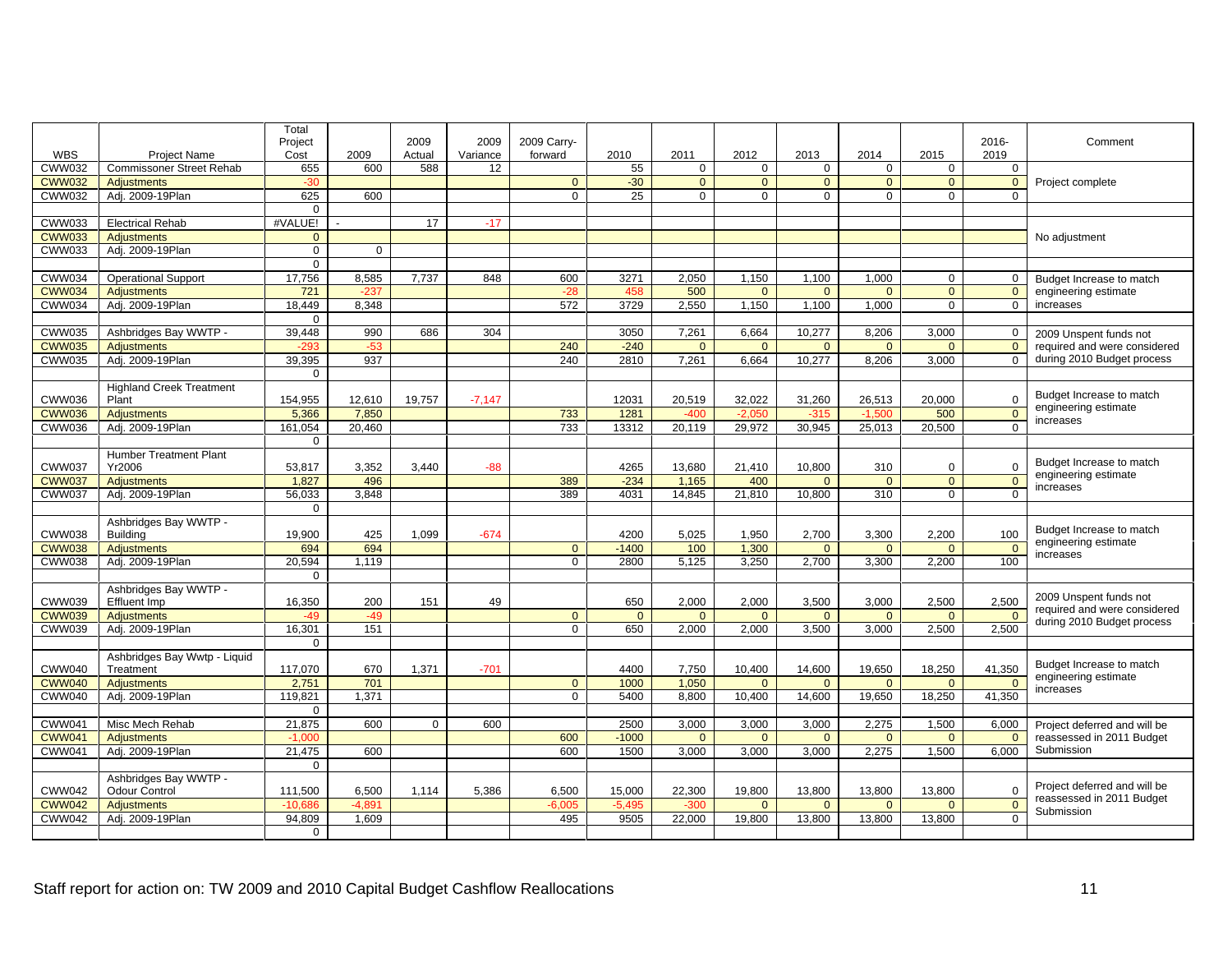|                 |                                     | Total                  |                              |                |          |                  |                |                |                                                     |                          |        |                |                                                            |
|-----------------|-------------------------------------|------------------------|------------------------------|----------------|----------|------------------|----------------|----------------|-----------------------------------------------------|--------------------------|--------|----------------|------------------------------------------------------------|
|                 |                                     | Project                |                              | 2009           |          | 2009 2009 Carry- |                |                |                                                     |                          |        |                | 2016-<br>Comment                                           |
| WBS             | Project Name                        | Cost                   | 2009                         | Actual         | Variance | forward          | 2010           | 2011           | 2012                                                | 2013                     | 2014   | 2015           | 2019                                                       |
|                 | Ashbridges Bay WWTP -               |                        |                              |                |          |                  |                |                |                                                     |                          |        |                | 2009 Unspent funds not                                     |
| CWW043          | Solids                              | 1,050                  |                              |                | -50      |                  | 200            | 200            | 200                                                 | 200                      | 200    |                | required and were considered                               |
|                 | CWW043   Adjustments                | -50                    |                              |                |          |                  | - O - I        | $\overline{0}$ | $\overline{\phantom{0}}$ 0 $\overline{\phantom{0}}$ | $\overline{0}$           |        |                | during 2010 Budget process                                 |
|                 | CWW043 Adj. 2009-19Plan             | 1,000                  | $\cap$                       |                |          |                  | 200            |                | 200 200                                             | 200                      | - 200  |                |                                                            |
|                 |                                     | $\overline{0}$ 1       |                              |                |          |                  |                |                |                                                     |                          |        |                |                                                            |
|                 | Highland Creek WWTP -               |                        |                              |                |          |                  |                |                |                                                     |                          |        |                |                                                            |
| CWW045          | Odour Control                       | 5.365                  | 500                          | 713            | $-213$   |                  | 1055           | 1.500          | $1.510$                                             | 300                      | 300    | 200            | Budget Increase to match<br>engineering estimate           |
|                 | CWW045 Adjustments                  | 613                    | 213                          |                |          |                  |                | $\cap$         | $\overline{0}$                                      | 200                      | 200    | $\overline{a}$ | $\Omega$<br>$\blacksquare$ increases                       |
|                 | CWW045 Adj. 2009-19Plan             | 5,978                  | 713                          |                |          | $\cap$           |                |                | 1055 1,500 1,510                                    | 500                      | 500    | 200            | $\Omega$                                                   |
|                 |                                     | $\overline{0}$         |                              |                |          |                  |                |                |                                                     |                          |        |                |                                                            |
|                 | WAS Thickening And                  |                        |                              |                |          |                  |                |                |                                                     |                          |        |                |                                                            |
| CWW047          | Dewatering Constr                   | $\frac{50,350}{8,950}$ | 350                          |                | 350      |                  | 1000           | 9,800          | 9,800                                               | $\frac{9,800}{1,200}$    | 9,800  | 9,800          | Budget Increase to match                                   |
| <b>CWW047</b>   | Adjustments                         |                        |                              |                |          | 350              | 150            | 1,700          | 3,700                                               |                          | 1,200  | 1,000          | engineering estimate<br>increases                          |
|                 | CWW047 Adj. 2009-19Plan             | 59,650                 | 350                          |                |          | 350              | 1150           |                |                                                     | 11,500 13,500 11,000     | 11.000 | 10.800         |                                                            |
|                 |                                     | $\overline{0}$         |                              |                |          |                  |                |                |                                                     |                          |        |                |                                                            |
|                 | Humber WWTP - O&M                   |                        |                              |                |          |                  |                |                |                                                     |                          |        |                |                                                            |
| CWW049          | Upgrades                            | 29,175                 | 3,615                        | 200            | 3,415    |                  | 5400           | 8,615          | 5,500                                               | 5,845                    | 200    |                | Project deferred and will be                               |
|                 | CWW049 Adjustments                  | $-3430$                | $-2.043$                     |                |          | 1.372            | $-3,072$       | 1.685          |                                                     |                          |        |                | reassessed in 2011 Budget<br>Submission                    |
|                 | CWW049 Adj. 2009-19Plan             |                        | $\frac{0,400}{27,117}$ 1,572 |                |          | $1.372$          |                |                | 2,328 10,300 5,500 5,845                            |                          | - 200  |                |                                                            |
|                 |                                     | $\overline{0}$         |                              |                |          |                  |                |                |                                                     |                          |        |                |                                                            |
|                 | <b>Odour Control Implementation</b> |                        |                              |                |          |                  |                |                |                                                     |                          |        |                |                                                            |
| CWW050 - Ph 1 C |                                     | 34.500                 | 1.000                        |                | 1.000    |                  | 1700 l         | 3.800          | 7,000                                               | 12,000                   | 9,000  |                | Project deferred and will be                               |
|                 | CWW050 Adjustments                  |                        | $-5.200$ $-1.000$            |                |          | . റ              | $-1450$        |                | $\overline{0}$                                      | $\overline{0}$           |        | $\overline{0}$ | reassessed in 2011 Budget<br>$\overline{0}$                |
|                 | CWW050 Adj. 2009-19 Plan            | 29,300                 | $\overline{0}$               |                |          |                  | 250            |                |                                                     | 1,050 7,000 12,000 9,000 |        |                | Submission                                                 |
|                 |                                     | $\overline{0}$         |                              |                |          |                  |                |                |                                                     |                          |        |                |                                                            |
|                 | Secondary Treatment                 |                        |                              |                |          |                  |                |                |                                                     |                          |        |                |                                                            |
| <b>CWW052</b>   | Upgrades                            | 199,010                | 3,000                        | 1,438          | 1,562    | 1,000            | 2,900          | 2,110          | 9,000                                               | 9,000                    | 19,000 | 24,000         | Project deferred and will be<br>129,000                    |
|                 | CWW052 Adjustments                  | $-2461$                |                              |                |          |                  | $-656$         | 684            |                                                     | $\Omega$                 |        |                | reassessed in 2011 Budget                                  |
|                 | CWW052 Adj. 2009-19Plan             |                        | 196,621 2,511                |                |          | 1.072            | 2,244          |                |                                                     | 2,794 9,000 9,000 19,000 |        | 22,000 129,000 | Submission                                                 |
|                 |                                     | . റ                    |                              |                |          |                  |                |                |                                                     |                          |        |                |                                                            |
|                 | CWW401 Emery Creek Pond             | 5,935                  | 435                          |                | 8 427    |                  |                |                | 100 2,500 2,500 400                                 |                          |        |                |                                                            |
| <b>CWW401</b>   | Adiustments                         |                        |                              |                |          | 100              | $-100$         |                |                                                     | $0 \mid 2.000$           |        |                | Project deferred and will be<br>reassessed in 2011 Budget  |
|                 | CWW401   Adj. 2009-19Plan           | $-427$<br>5,608        | 108                          |                |          | 100              |                |                | $500$ $2,500$ $2,400$                               |                          |        |                | $\overline{0}$ Submission                                  |
|                 |                                     |                        |                              |                |          |                  | $\overline{0}$ |                |                                                     |                          |        |                |                                                            |
|                 |                                     | $\overline{0}$         |                              |                |          |                  |                |                |                                                     |                          |        |                |                                                            |
|                 | CWW402 New Sewers                   | 910                    | 410                          |                | 12 398   |                  | 500            | ∩ I            |                                                     |                          |        |                | 2009 Unspent funds not                                     |
|                 | CWW402   Adjustments                | $-398$                 |                              |                |          |                  |                |                | $\overline{a}$                                      |                          |        |                | required and were considered                               |
|                 | CWW402 Adj. 2009-19Plan             | 512                    | 12 <sup>1</sup>              |                |          |                  | 500            |                |                                                     |                          |        |                | during 2010 Budget process                                 |
|                 |                                     | $\overline{0}$         |                              |                |          |                  |                |                |                                                     |                          |        |                |                                                            |
|                 | CWW404 Stormwater Mgmt              | 12                     | 12                           | $\overline{0}$ | 12       |                  |                |                |                                                     |                          |        |                |                                                            |
|                 | CWW404   Adjustments                | $\overline{0}$         |                              |                |          |                  |                |                |                                                     |                          |        |                | Project complete                                           |
|                 | CWW404 Adj. 2009-19Plan             | 12                     | -12                          |                |          |                  |                |                |                                                     |                          |        |                |                                                            |
|                 |                                     | $\overline{0}$         |                              |                |          |                  |                |                |                                                     |                          |        |                |                                                            |
|                 | CWW405 Watercourse Improvem         | 75                     | 75                           | 9 <sub>1</sub> | 66       |                  |                |                |                                                     |                          |        |                |                                                            |
|                 | CWW405 Adjustments                  | $-66$                  |                              |                |          |                  |                |                |                                                     |                          |        |                | Project complete                                           |
|                 | CWW405 Adj. 2009-19Plan             | 9 <sup>1</sup>         | 9                            |                |          |                  |                |                |                                                     |                          |        |                |                                                            |
|                 |                                     | $\overline{0}$         |                              |                |          |                  |                |                |                                                     |                          |        |                |                                                            |
|                 | Yr01 Basement Flooding              |                        |                              |                |          |                  |                |                |                                                     |                          |        |                |                                                            |
| <b>CWW421</b>   | Relief                              | 281,468                | 5,500                        | 5,679          | $-179$   | 750              | 9500           | 52,000         | 58,500                                              | 72,500                   | 73,500 | 5,218          | Budget Increase to match<br>4,000                          |
|                 | CWW421 Adjustments                  | 1,393                  | 943                          |                |          | $\overline{0}$   | $-150$         | 600            | $\overline{0}$                                      | $\cap$                   |        | _ റ            | engineering estimate<br>$\overline{0}$                     |
|                 | CWW421 Adj. 2009-19Plan             |                        | 282,861 6,443                |                |          |                  |                |                |                                                     |                          |        |                | 750 9350 52,600 58,500 72,500 73,500 5,218 4,000 increases |
|                 |                                     | $\overline{0}$         |                              |                |          |                  |                |                |                                                     |                          |        |                |                                                            |
|                 |                                     |                        |                              |                |          |                  |                |                |                                                     |                          |        |                |                                                            |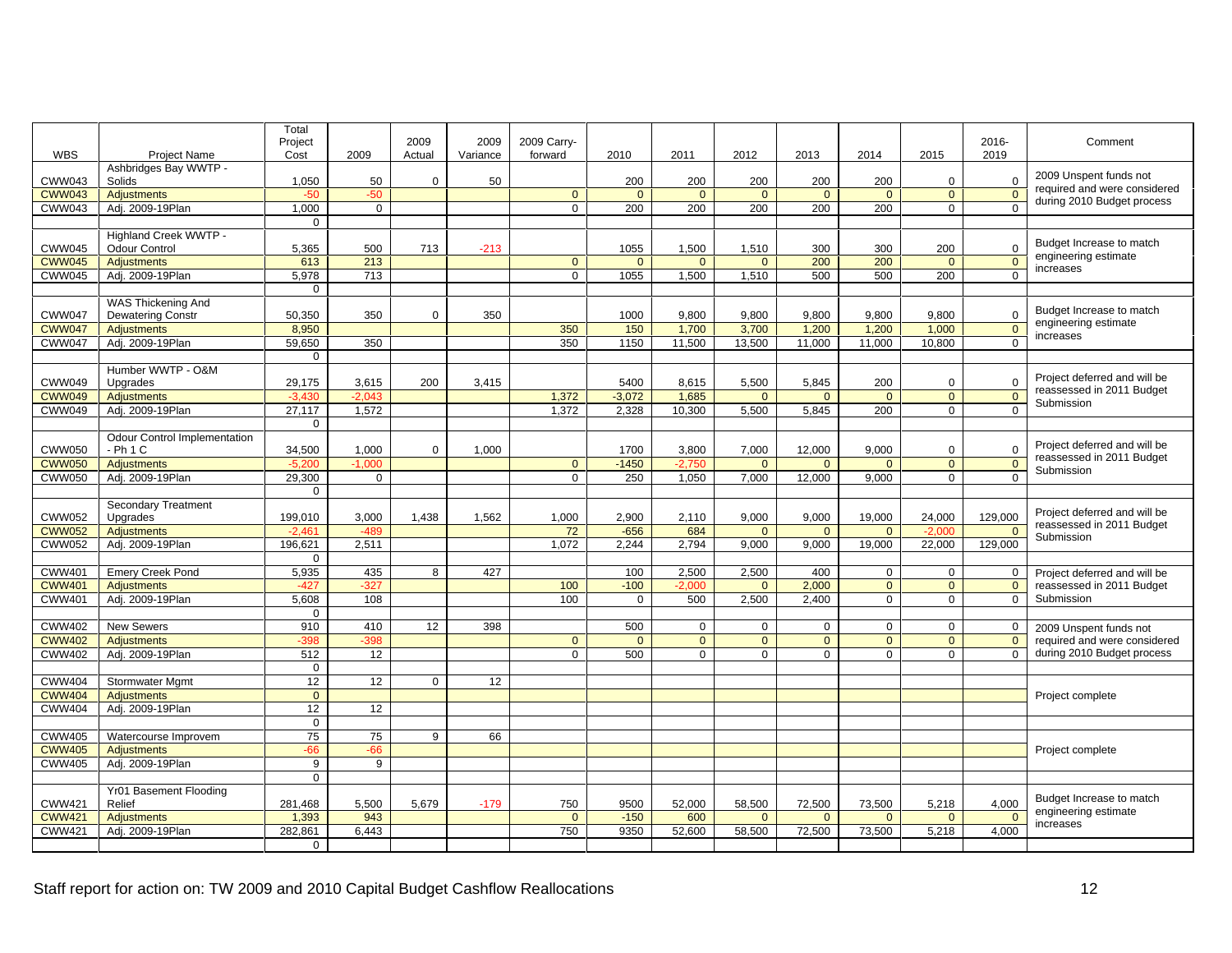|                                  | Total          |                                |                |                            |                         |                                                  |                               |                   |                             |       |                               |                                                                                                                                                                        |
|----------------------------------|----------------|--------------------------------|----------------|----------------------------|-------------------------|--------------------------------------------------|-------------------------------|-------------------|-----------------------------|-------|-------------------------------|------------------------------------------------------------------------------------------------------------------------------------------------------------------------|
|                                  | Project        |                                | 2009           |                            | 2009 2009 Carry-        |                                                  |                               |                   |                             |       | 2016-                         | Comment                                                                                                                                                                |
| WBS<br>Project Name              | Cost           | 2009                           |                |                            | Actual Variance forward | 2010                                             |                               | 2011 2012         | 2013                        | 2014  | 2019<br>2015                  |                                                                                                                                                                        |
| CWW425   Sewer Rehabilitation    | 94             | 94                             | $\overline{0}$ | 94                         |                         |                                                  |                               |                   |                             |       |                               |                                                                                                                                                                        |
| CWW425 Adjustments               |                |                                |                |                            |                         |                                                  |                               |                   |                             |       |                               | Project complete                                                                                                                                                       |
| CWW425 Adj. 2009-19Plan          | $\overline{0}$ | 0 <sup>1</sup>                 |                |                            |                         |                                                  |                               |                   |                             |       |                               |                                                                                                                                                                        |
|                                  | $\cap$         |                                |                |                            |                         |                                                  |                               |                   |                             |       |                               |                                                                                                                                                                        |
| CWW438 SWM Source Ctrl Program   |                |                                |                | 47,670 3,500 1,357 2,143   | 1.500                   |                                                  |                               |                   | 4,630 5,760 6,130 5,630     |       |                               | 5,130 5,130 10,260 Project deferred and will be                                                                                                                        |
| CWW438 Adjustments               |                | $-2.001$ $-643$                |                |                            |                         | $-3988$                                          |                               | 0 390             | 870                         | 1.370 |                               | <b>1200 1300 1300 1300 1300 1300 1300 1300 1300 1300 1300 1300 1300 1300 1300 1300 1300 1300 1300 1300 1300 1300 1300 1300 1300 1300 1300 1300 1300 1300 1300 1300</b> |
| CWW438 Adj. 2009-19Plan          |                | 45,669 2,857                   |                |                            | 1.500                   |                                                  |                               |                   |                             |       |                               | 642 5,760 6,520 6,500 6,500 5,130 10,260 Submission                                                                                                                    |
|                                  | $\overline{0}$ |                                |                |                            |                         |                                                  |                               |                   |                             |       |                               |                                                                                                                                                                        |
|                                  |                |                                |                |                            |                         |                                                  | $\overline{0}$                |                   |                             |       |                               |                                                                                                                                                                        |
| CWW441   Yr03 SWM End Of Pipe    |                | 927   877   18   859           |                |                            |                         | 50                                               |                               |                   |                             |       |                               | 0 2009 Unspent funds not                                                                                                                                               |
| CWW441 Adjustments               |                | $-784$ $-784$                  |                |                            |                         |                                                  | $\overline{0}$ $\overline{1}$ |                   |                             |       |                               | required and were considered                                                                                                                                           |
| CWW441 Adj. 2009-19Plan          | 218            | - 93                           |                |                            |                         |                                                  |                               |                   |                             |       |                               | during 2010 Budget process                                                                                                                                             |
|                                  | $\overline{0}$ |                                |                |                            |                         |                                                  |                               |                   |                             |       |                               |                                                                                                                                                                        |
| CWW447   SWM EA Yr2004           |                | 36,687   7,780   5,898   1,882 |                |                            | 2,000                   |                                                  |                               | 5,810 7,252 5,080 | 3,810                       | 2,955 |                               | 400 1,600 Project deferred and will be                                                                                                                                 |
| CWW447 Adjustments               |                | $-3181$ $-887$                 |                |                            | -606                    | $-544$                                           | -750 L                        |                   |                             |       | $\cap$ $\cap$                 | 0   reassessed in 2011 Budget                                                                                                                                          |
| CWW447   Adj. 2009-19Plan        |                | 32,900 6.893                   |                |                            | 1.394                   | 5,266 6,502 5,080                                |                               |                   | 3,810                       | 1.955 |                               | 400 1,600 Submission                                                                                                                                                   |
|                                  | $\overline{0}$ |                                |                |                            |                         |                                                  |                               |                   |                             |       |                               |                                                                                                                                                                        |
| CWW448 Dist Sewer Rehab Ops      | 144            | 144                            | 140            | $\sim$ 4 $\perp$           |                         |                                                  |                               |                   |                             |       |                               |                                                                                                                                                                        |
| CWW448   Adjustments             |                |                                |                |                            |                         |                                                  |                               |                   |                             |       |                               | Project complete                                                                                                                                                       |
| CWW448 Adj. 2009-19Plan          | 144            | 144                            |                |                            |                         |                                                  |                               |                   |                             |       |                               |                                                                                                                                                                        |
|                                  | $\cap$ $\cap$  |                                |                |                            |                         |                                                  |                               |                   |                             |       |                               |                                                                                                                                                                        |
| CWW452 Engineering Yr2004        | 18,750         | 1,000                          | 429            | 571                        |                         | 2750                                             |                               | 3,750 3,750       | 3,750                       | 3,750 |                               | 0 Project deferred and will be                                                                                                                                         |
| CWW452 Adjustments               | $-1871$        |                                |                |                            |                         | $-1300$                                          |                               |                   |                             |       |                               | reassessed in 2011 Budget                                                                                                                                              |
|                                  |                |                                |                |                            |                         |                                                  |                               |                   |                             |       |                               | Submission                                                                                                                                                             |
| CWW452 Adj. 2009-19Plan          | 16,879         | 429 I                          |                |                            |                         |                                                  |                               | 1450 3,750 3,750  | 3,750                       | 3.750 |                               |                                                                                                                                                                        |
|                                  | . O I          |                                |                |                            |                         |                                                  |                               |                   |                             |       |                               |                                                                                                                                                                        |
| CWW453   Dist Sewer New Yr2004   | 19,500         | 500                            | $\overline{0}$ | 500                        | 450                     |                                                  |                               | 5000 5,000 5,000  | 2,000                       | 2,000 |                               | 0 Project deferred and will be                                                                                                                                         |
| CWW453 Adjustments               | $-5,000$       |                                |                |                            |                         | $-4500$                                          |                               |                   |                             |       |                               | reassessed in 2011 Budget                                                                                                                                              |
| CWW453 Adj. 2009-19Plan          | 14,500         | $\cap$                         |                |                            |                         |                                                  |                               |                   | 500 5,000 5,000 2,000 2,000 |       |                               | Submission                                                                                                                                                             |
|                                  |                |                                |                |                            |                         |                                                  |                               |                   |                             |       |                               |                                                                                                                                                                        |
| CWW457 Western Beaches Retrofit  | 1,050          |                                |                | 550 224 326                |                         | 500                                              | $\cap$ $\cap$                 |                   |                             |       |                               |                                                                                                                                                                        |
| CWW457 Adjustments               |                |                                |                |                            |                         | $-326$                                           |                               |                   |                             |       |                               | No adjustment                                                                                                                                                          |
| CWW457   Adj. 2009-19Plan        |                | 1.050 550                      |                |                            | 326                     | 174                                              | $\cap$ $\Gamma$               |                   |                             |       |                               |                                                                                                                                                                        |
|                                  | $\overline{0}$ |                                |                |                            |                         |                                                  |                               |                   |                             |       |                               |                                                                                                                                                                        |
| CWW461   Yr05 SWM Stream Rest    | 20             | 20                             | 16             | $\sim$ 4                   |                         |                                                  |                               |                   |                             |       |                               |                                                                                                                                                                        |
| CWW461   Adjustments             | $\overline{0}$ |                                |                |                            |                         |                                                  |                               |                   |                             |       |                               |                                                                                                                                                                        |
| CWW461   Adj. 2009-19Plan        |                |                                |                |                            |                         |                                                  |                               |                   |                             |       |                               | Project complete                                                                                                                                                       |
|                                  |                | 20 20                          |                |                            |                         |                                                  |                               |                   |                             |       |                               |                                                                                                                                                                        |
|                                  |                |                                |                |                            |                         |                                                  |                               |                   |                             |       |                               |                                                                                                                                                                        |
| CWW462 Yr05 Dist Sewer Rehab Ops |                | 6,240 1,600 963                |                | 637                        |                         | 2600 2,000                                       |                               | -40               |                             |       |                               | Funds not required for project                                                                                                                                         |
| CWW462   Adjustments             | $-137$         | $-137$                         |                |                            | 500                     |                                                  | $\overline{\phantom{0}}$      |                   |                             |       | $\overline{a}$                | completion                                                                                                                                                             |
| CWW462 Adj. 2009-19Plan          |                | 6,603 1,463                    |                |                            | 500                     | 2600 2,000                                       |                               | 40 <sup>1</sup>   |                             |       | $\cap$ $\cap$                 |                                                                                                                                                                        |
|                                  | $\overline{0}$ |                                |                |                            |                         |                                                  |                               |                   |                             |       |                               |                                                                                                                                                                        |
| CWW465 Yr06 Dist Sewer Rehab Ops |                |                                |                | 73,454 19,550 12,115 7,435 | 3.500                   | 15.770 17.250 14.359                             |                               |                   | 1.513                       | 1.512 |                               |                                                                                                                                                                        |
| CWW465 Adjustments               |                | $-6,295$ $-4,917$              |                |                            |                         | $-1069$ 2,250 $-2,5$                             |                               |                   |                             |       | $\overline{0}$ $\overline{1}$ | Future years funds realigned                                                                                                                                           |
| CWW465 Adj. 2009-19Plan          |                | 66,176 14,633                  |                |                            |                         | 2,517   14,701   19,500   11,800   1,513   1,512 |                               |                   |                             |       |                               | with CWW472                                                                                                                                                            |
|                                  | $\overline{0}$ |                                |                |                            |                         |                                                  |                               |                   |                             |       |                               |                                                                                                                                                                        |
| Yr06 SWM Stream                  |                |                                |                |                            |                         |                                                  |                               |                   |                             |       |                               |                                                                                                                                                                        |
| CWW466 Restoration               | 22,400         | 4,000                          |                | $6,322$ $-2,322$           |                         | 4200                                             | 4,200                         | 4,000             | 3,000                       | 3,000 |                               | Budget Increase to match                                                                                                                                               |
| CWW466 Adjustments               |                | 2.103 2.520                    |                |                            | 197                     | -52                                              |                               |                   |                             |       |                               | engineering estimate                                                                                                                                                   |
|                                  |                |                                |                |                            |                         |                                                  |                               |                   |                             |       |                               | increases                                                                                                                                                              |
| CWW466 Adj. 2009-19Plan          |                | 24,700 6,520                   |                |                            | 197 I                   | 4253 4,200 4,000 3,000                           |                               |                   |                             | 2,530 | $\cap$ $\cap$                 |                                                                                                                                                                        |
|                                  | $\overline{0}$ |                                |                |                            |                         |                                                  |                               |                   |                             |       |                               |                                                                                                                                                                        |